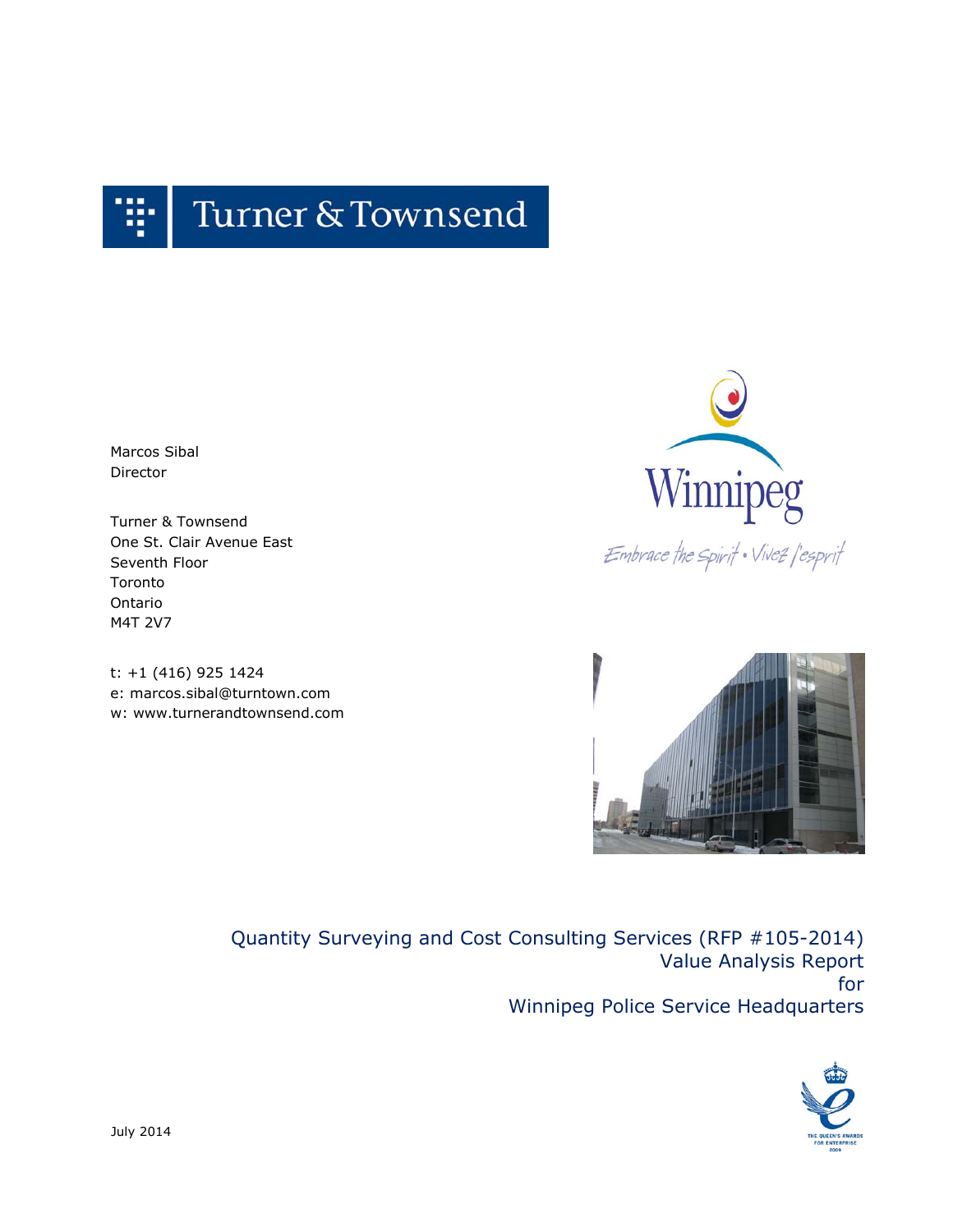œ.

| 1 | <b>Introduction and Executive Summary</b>                                    | 3   |
|---|------------------------------------------------------------------------------|-----|
| 2 | Methodology                                                                  | 6   |
| 3 | Value Analysis                                                               | 9   |
| 4 | Benchmarking                                                                 | 15  |
| 5 | <b>Exclusions and Assumptions</b>                                            | 19  |
| 6 | Conclusion                                                                   | 22  |
|   | Appendix A                                                                   | 23  |
|   | Caspian Project Inc. Revised Contract Cost Breakdown dated February 18, 2014 |     |
|   | Appendix B                                                                   | 28  |
|   | FFE Cash Allowances/Tower Project Cash Allowance                             |     |
|   | Appendix C                                                                   | 33  |
|   | Area Analysis                                                                |     |
|   | Appendix D                                                                   | 48  |
|   | Elemental Cost Analysis Detailed Backup                                      |     |
|   | Appendix E                                                                   | 212 |
|   | Documentation List                                                           |     |
|   | Appendix F                                                                   | 231 |
|   | CIQS Elemental Cost Analysis (Format/Method/Pricing)                         |     |
|   | Appendix G                                                                   | 329 |
|   | General Requirement Calculation                                              |     |

| June 6, 2014                                                                                                                                                                                                                                                                                                                                                |  |  |  |  |  |  |
|-------------------------------------------------------------------------------------------------------------------------------------------------------------------------------------------------------------------------------------------------------------------------------------------------------------------------------------------------------------|--|--|--|--|--|--|
| July 9, 2014                                                                                                                                                                                                                                                                                                                                                |  |  |  |  |  |  |
|                                                                                                                                                                                                                                                                                                                                                             |  |  |  |  |  |  |
| © Turner & Townsend. All rights reserved July 2014. This document is expressly provided to and solely for the use<br>of City of Winnipeg and must not be quoted from, referred to, used by or distributed to any other party without the<br>prior consent of Turner & Townsend who accept no liability of whatsoever nature for any use by any other party. |  |  |  |  |  |  |
|                                                                                                                                                                                                                                                                                                                                                             |  |  |  |  |  |  |

F:\TOR\JOBS\2014 JOBS - 20860 -\20922CM - WINNIPEG POLICE SERVICES HQ - GC\QS SERVICES\CLIENT REPORT\WINNIPEG POLICE SERVICE HEADQUARTERS CONSTRUCTION<br>PROJECT 20922- JUNE 30 2014.DOC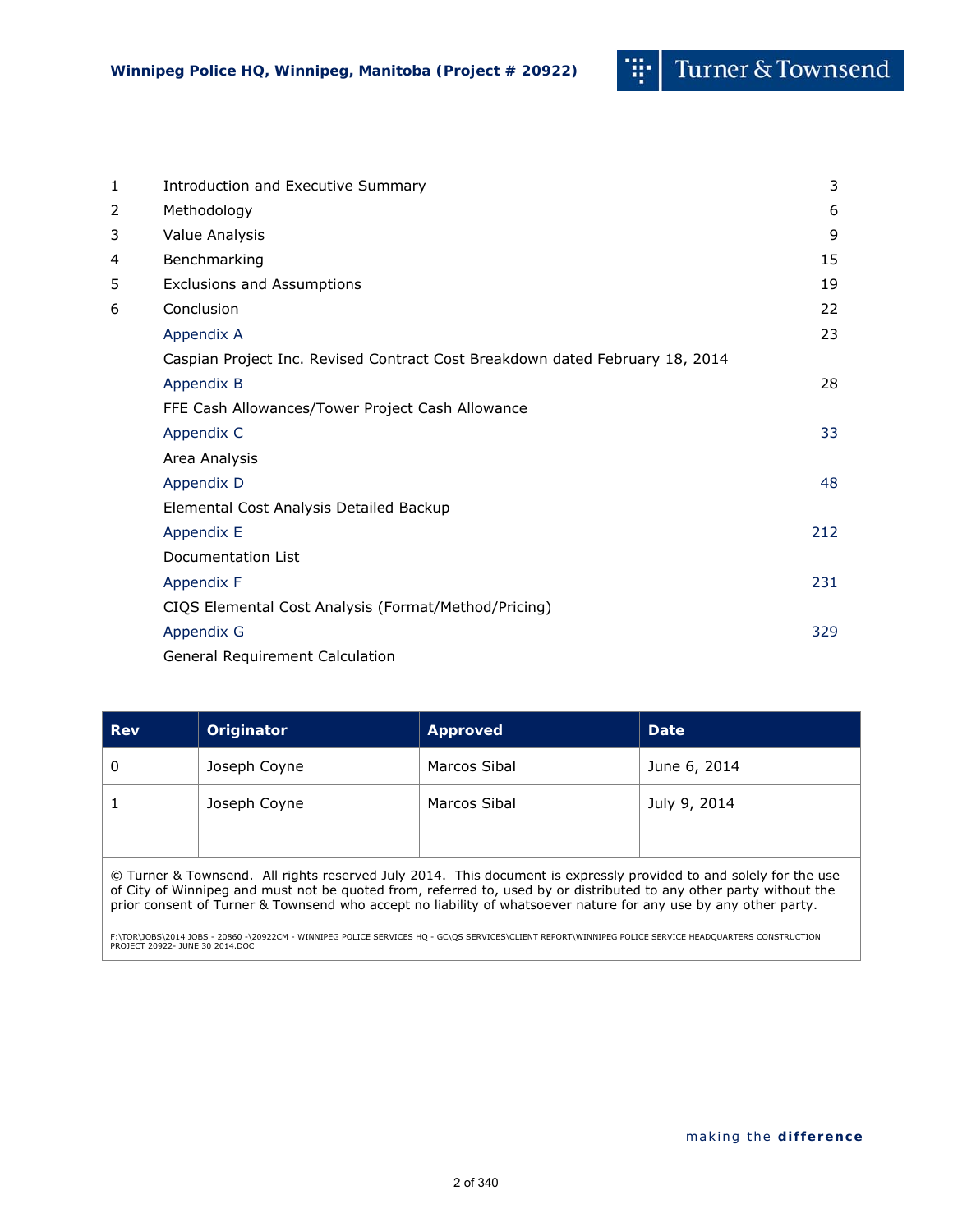## 1 Introduction and Executive Summary

### **1.1 Introduction and Background**

The City of Winnipeg advertised Request for Proposal No. 105-2014 requesting bids for professional services by an out of province Independent Quantity Surveyor/Cost Consultant, for the purpose of preparing a comprehensive Value Analysis report encompassing hard construction costs review, based on available relevant documentation provided. RFP submissions were received by City of Winnipeg on February 27th 2014. Turner & Townsend (TT), was thereafter, awarded the commission on March 26th 2014.

The proposed project is comprised of two (2) major components:

- A. Conversion of the existing 6 storey Winnipeg Mail Processing Facility into the new Winnipeg Police Service Headquarters (approximately 677,511sf) located at 266 Graham Street, Winnipeg, Manitoba [urban site]. This facility is currently under construction and targeted to be completed in late spring/early summer 2014.
- B. New 35 Lane Outdoor Police Firing Range building (approximately 9,171sf) and associated Site works, located at Wyper Road (circa 15km distance from 266 Graham) Winnipeg, Manitoba [rural site]. This facility has been substantially completed in summer 2012.

## **1.2 GMP Contract**

**This analysis is limited to providing an opinion on the reasonableness of the \$156,374,911.67 Guaranteed Maximum Price (GMP) value, based on scope of work defined on the drawings and specifications as well as items not explicitly shown on the documents (identified separately by the Project Management team to TT).** 

We understand there has been several and significant design and scope changes from the initial November 18, 2011 GMP Agreement between the City of Winnipeg and Caspian Project Incorporated. These changes have been captured and documented in the current design drawings and specifications as listed in Appendix E of our report.

We summarize below our understanding of the GMP contract amount between the City of Winnipeg and Caspian Projects Inc.:

#### 1. 18th November 2011; \$137.1M GMP

Contract dated 18th November 2011 referred to as Principal Agreement with Caspian/City of Winnipeg

#### 2. 11th December 2013; \$156.375M GMP

\$156,374,911.67 Supplemental Agreement between Caspian Projects Inc. and City of Winnipeg dated December 11, 2013.

Appended to the above 11th December 2013 agreement is the cost breakdown titled "Revised Contract Cost Breakdown" sum dated February 18, 2014 (see Appendix A), as follows:

|    | <b>Description of work</b>                                  |       | <b>Value \$</b>  |
|----|-------------------------------------------------------------|-------|------------------|
| a. | Headquarters Building                                       |       | \$110,770,000.00 |
| b. | Gun Range                                                   |       | 6,200,000.00     |
| c. | Change Orders (CO $#1$ to CO $#79$ )                        | \$.   | 30,124,569.15    |
| d. | Towers Projects (CO #81)                                    | \$    | 1,917,586.91     |
| е. | Furniture, Furnishings and Equipment Adjustments (CO #80)\$ |       | 3,786,608.00     |
| f. | Furniture, Furnishings and Equipment(FFE)                   |       | 3,576,147.61     |
|    |                                                             | Total | \$156,374,911.67 |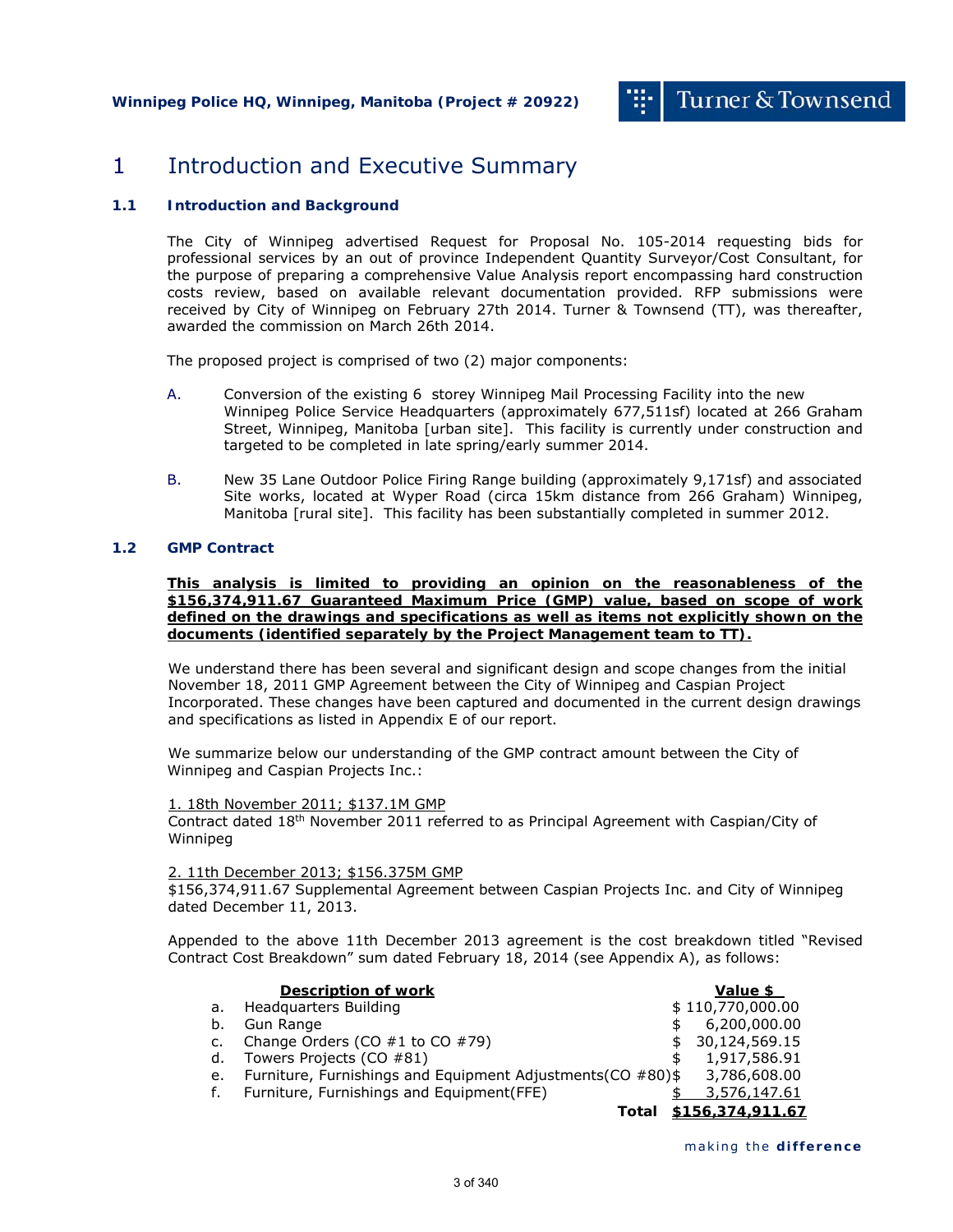## **1.3 Executive Summary**

We summarize below our findings:-

| <b>Executive Summary</b>                                                                          | GFA (sf)  | $$$ /sf | <b>Total</b>   |
|---------------------------------------------------------------------------------------------------|-----------|---------|----------------|
| Headquarters<br>1.                                                                                | 677,511   | \$182   | \$123,016,000  |
| 35 Lane Wyper Road Firing Range<br>2.                                                             | 9,171     | \$659   | \$6,045,000    |
| General Requirements and Fee (based on schedule provided)<br>3.                                   |           |         | \$15,239,000   |
| 4. Allowances (carried as Cash Allowances as instructed by<br>AAR per email dated April 14, 2014) |           |         |                |
| 4.1 Furniture, Furnishings and Equipment (FFE)                                                    |           |         | \$4,373,000    |
| 4.2 Tower Project Cost                                                                            |           |         | \$2,238,000    |
| Change Orders not shown on drawings (see section 3.4.1)<br>5.                                     |           |         | \$3,620,000    |
| Site Instructions not shown on drawings (see section 3.4.2)<br>6.                                 |           |         | \$347,000      |
| Wyper Road Target System (36 lane; Universal 90)<br>7.                                            |           |         | \$160,000      |
|                                                                                                   | Sub-total |         | \$155,038,000  |
| De-Escalation (from 2Q 2014 to 1Q 2013) - Headquarters *<br>8.                                    |           |         | ( \$1,845,000) |
| $(1.50\%)$                                                                                        |           |         |                |
| De-Escalation (from 2Q 2014 to 1Q 2012) - Wyper Road *<br>9.                                      |           |         | $(*163,000)$   |
| $(2.70\%)$                                                                                        |           |         |                |
| <b>Total Value Analysis (excl.GST)</b>                                                            | 686,682   | \$223   | \$153,030,000  |

\* de-escalated to midpoint of construction (industry standard) in order to compare with Caspian Project Inc.'s GMP breakdown; based on Statistics Canada Construction Price Index

**Strictly from a financial viewpoint and using both detailed elemental cost analysis and benchmarking studies, it is our opinion that the project value of \$156,374,911.67 for the Winnipeg Police Headquarters and Wyper Road Firing Range is within the acceptable range of cost for a facility of this nature.**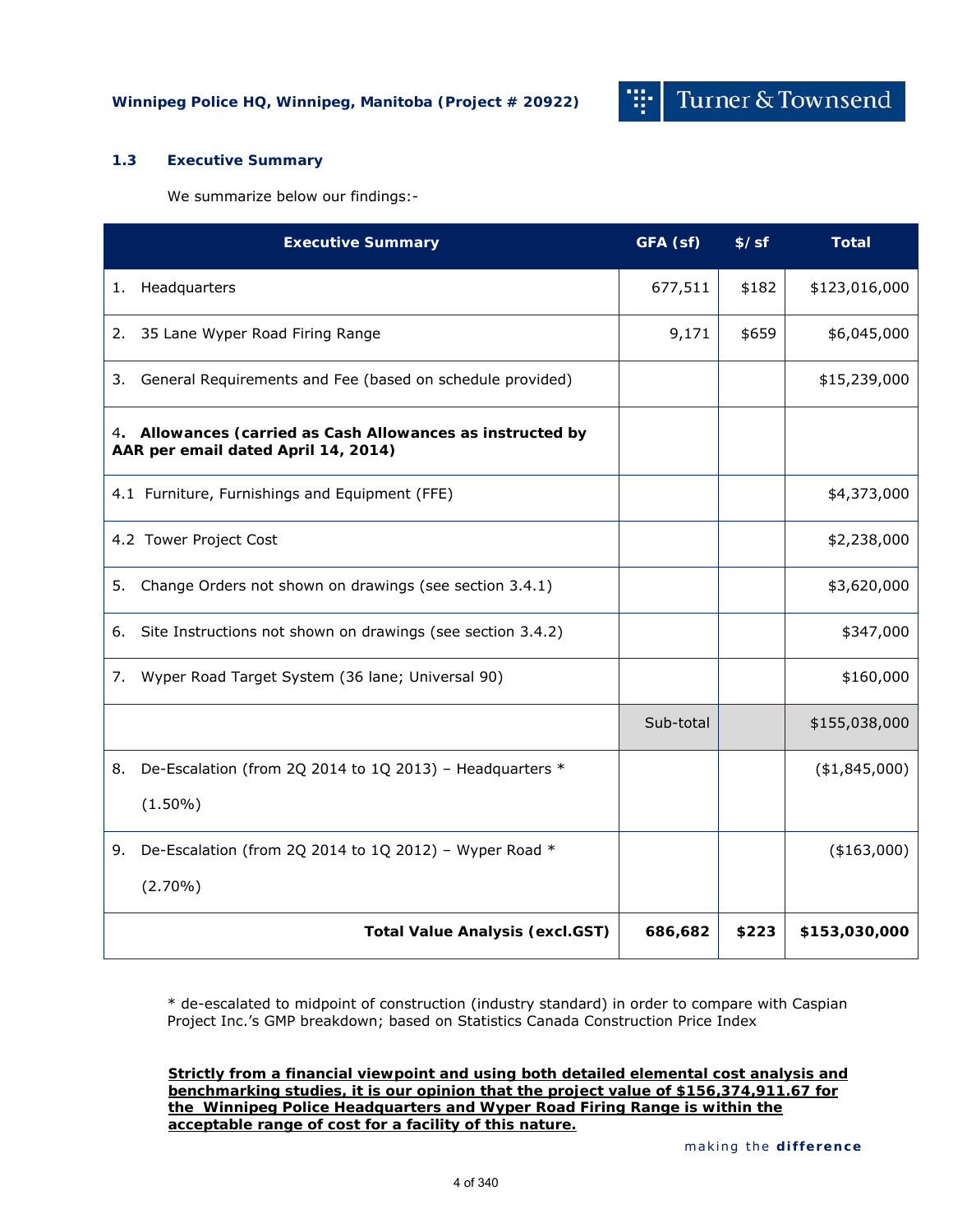## **Winnipeg Police HQ, Winnipeg, Manitoba (Project # 20922)**

- 1) Turner and Townsend's Value Analysis in the amount of \$153,030,000 is within 2.2 % of the GMP amount agreed by the City of Winnipeg with Caspian Project Inc. per supplemental agreement dated December 11, 2013. We find this percentage to be within tolerable/acceptable range. Refer to Section 3 of our report.
- 2) Based on benchmarking study, the cost per sf of the Winnipeg Police HQ project is within the anticipated range of cost for a project of this nature and program requirements (\$170 to \$223 per sf). Refer to section 4 of our report.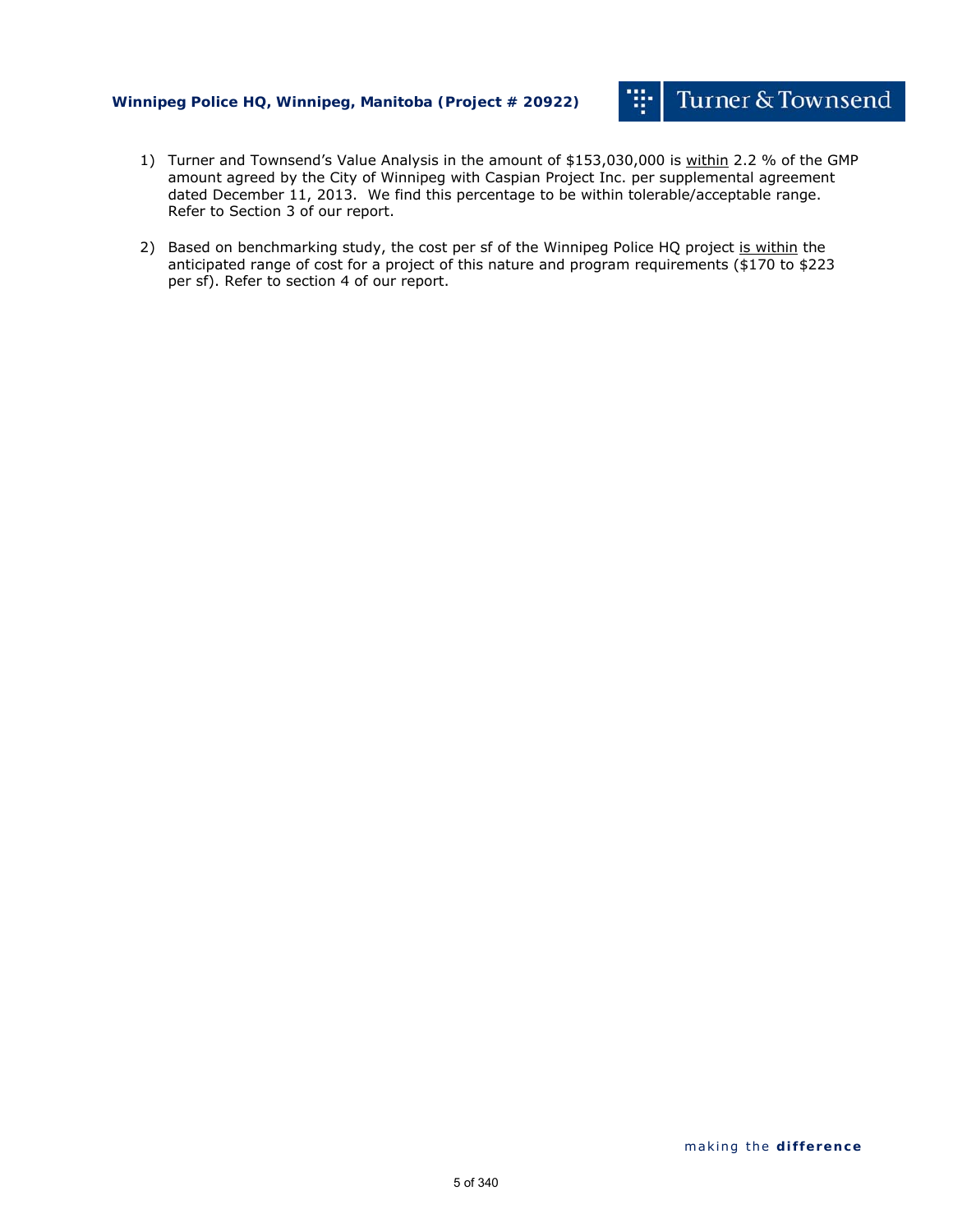## 2 Methodology

## **2.1 Basis of Pricing**

This Value Analysis reflects pricing in current 2Q 2014 dollars and reflective of the present market conditions in the City of Winnipeg (see also section 2.3). In order to compare with Caspian Project Inc.'s GMP value, the analysis is "de-escalated" to 2013/2012 for the HQ and Wyper Road projects respectively (see also section 2.4). **The pricing assumes normal tendering conditions ie. 5 to 8 General Contractors "bidding" for the project and obtaining competitive pricing from their respective sub-trades (typically 3 sub-trade quotes for all major trades).** 

#### **2.2 Meetings and Documentation Transmittal**

Following award of commission and personnel security clearance approval, TT attended meetings at the 2nd floor project office located in 266 Graham St. in Winnipeg, on April 9 and 10 2014. The intent was to have initial briefing from the City Representatives and Project Management team Adjeleian Allen Rubeli Ltd. (AAR) and grc architects (GRC) as well to discuss and understand the overall scope and limit of work, request for relevant documentation, collate project data and conduct a site observation of the Winnipeg Police HQ building and the Outdoor Firing Range.

Documentation to serve as the basis for evaluation and preparation of our Value Analysis was then subsequently received by our office as follows:-

April 9, 2014:

- 1. Winnipeg Police Services Firearm Training Facility, "As-Built drawing set" by Caspian and dated October 4, 2012. This set included the following:
	- Architectural Drawings by grc architects dated May 4, 2012
	- Structural Drawings by WOLFROM dated May 1, 2012
	- Mechanical and Electrical Drawings by NOVA 3 dated May 1, 2012

#### April 11, 2014:

- 2. Winnipeg Police Services Headquarters, "Issued for Quantity Audit" issued by AAR. This set included the following:
	- Architectural drawings by grc Architects dated April 11, 2014
	- Structural Drawings by WOLFROM Engineering dated April 11, 2014
	- Mechanical and Electrical Drawings by NOVA 3 April 11, 2014
- 3. Sprinkler layouts by Troy dated February 25, 2014
- 4. Architectural and Structural Specifications by AAR/grc architects dated July 24, 2012
- 5. Mechanical and Electrical Specifications by AAR/NOVA 3 dated November 9, 2012.

In addition, breakdown of values from Caspian Projects Inc. (see Appendix A) in the amount of \$156,374,911.67 was provided as part of the RFP process.

Following review and assessment of these documents an initial list of queries was issued by TT to the design team to clarify unclear or missing information. It was agreed that a follow-up "face to face" meeting in the first week of May 2014 with City Representatives and the Project Management team would be appropriate to ensure that these issues would be addressed.

On May 5 and 6, 2014, TT attended further meetings at the 5th floor project office located in 266 Graham St. in Winnipeg. Following these meetings, additional information was transmitted to TT via several email correspondences.

Refer to Appendix E for the complete list of document used in this Analysis.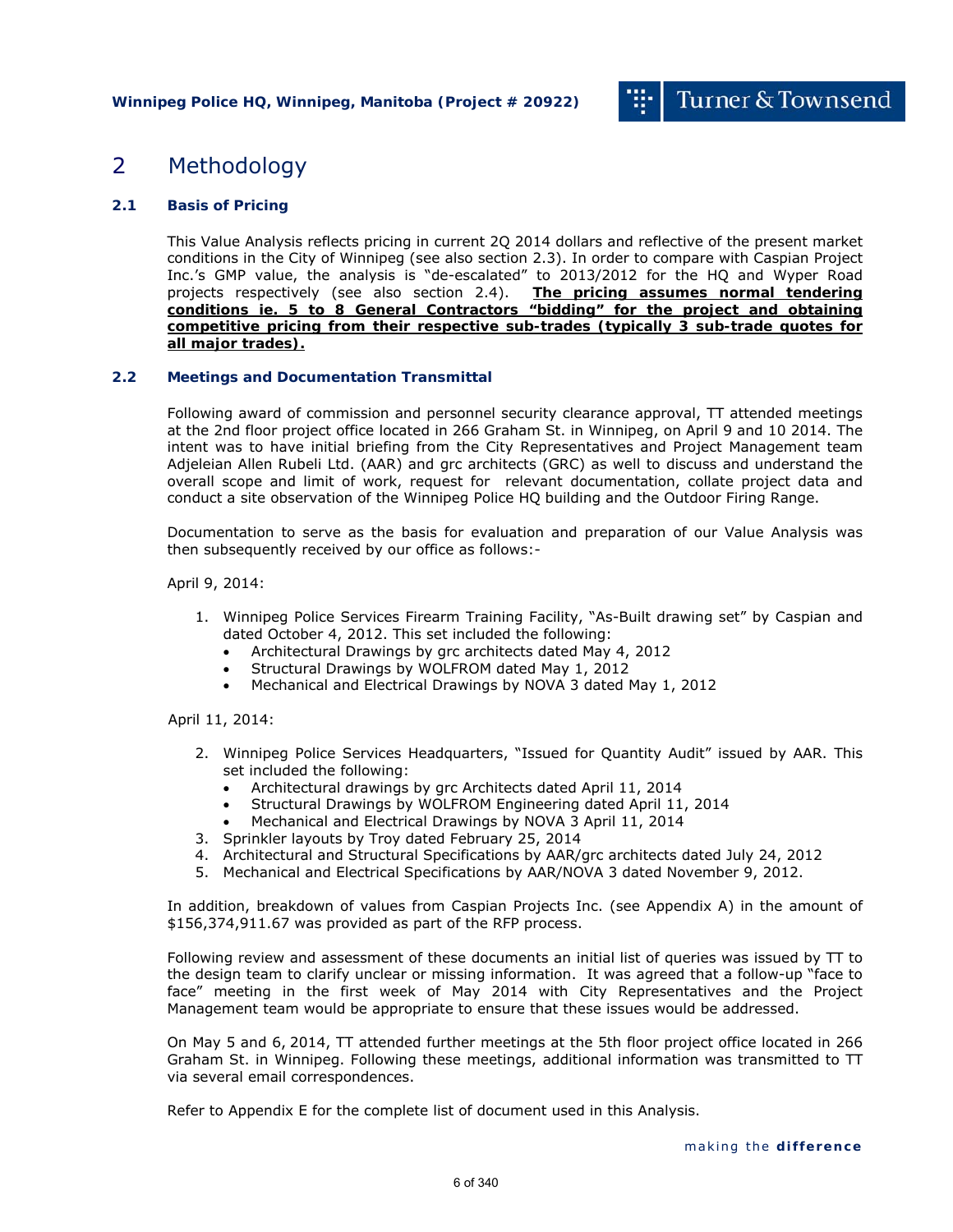### **2.3 Elemental Cost Analysis**

Refer to Appendix D of our report for a full Elemental Cost Analysis for the two major components of the project:-

- A. Winnipeg Police HQ
- B. Outdoor Firing Range

The Elemental Cost Analysis is prepared in accordance with the Canadian Institute of Quantity of Surveyors (CIQS) Method of Measurement Fourth Edition (refer to Appendix F). The Elemental format is broken down into the following major categories:-

- a. Substructure
- b. Structure
- c. Exterior Enclosure
- d. Partitions and Doors
- e. Finishes
- f. Fittings and Equipment
- g. Mechanical
- h. Electrical
- i. Site Work
- j. Ancillary Work
- k. General Requirements/Conditions and Fee

The above format is an industry accepted method of preparing an estimate/analysis and reporting.

Detailed quantities are measured from drawings and appropriate and reasonable "fair market" unit rates applied to each items reflective of the local Winnipeg market (see also section 2.1). For the purpose of this analysis we have assumed that all the sub-trade work are competitively tendered (no single sourced items and at least 3 quotes received by General Contractor for all major trades). Factors that impact cost such as economies of scale, sub-trade site access, complexity of work etc. are also deemed to be included in the unit rates.

#### **2.4 Escalation**

The analysis is "de-escalated" to midpoint of construction as follows:-

- a) Winnipeg Police Headquarter building- "de-escalated" to 1Q 2013
- b) Outdoor Firing Range- "de-escalated" to 1Q 2012

The index used for the "de-escalation" factors is the Statistics Canada Construction Price Index.

### **2.5 Benchmarking**

This Value Analysis includes a separate section dedicated to benchmarking study (refer to section 4 of our report).

This section is beneficial in order to understand how the cost of this proposed project compares with other Police Headquarter facilities of reasonably similar or comparable program.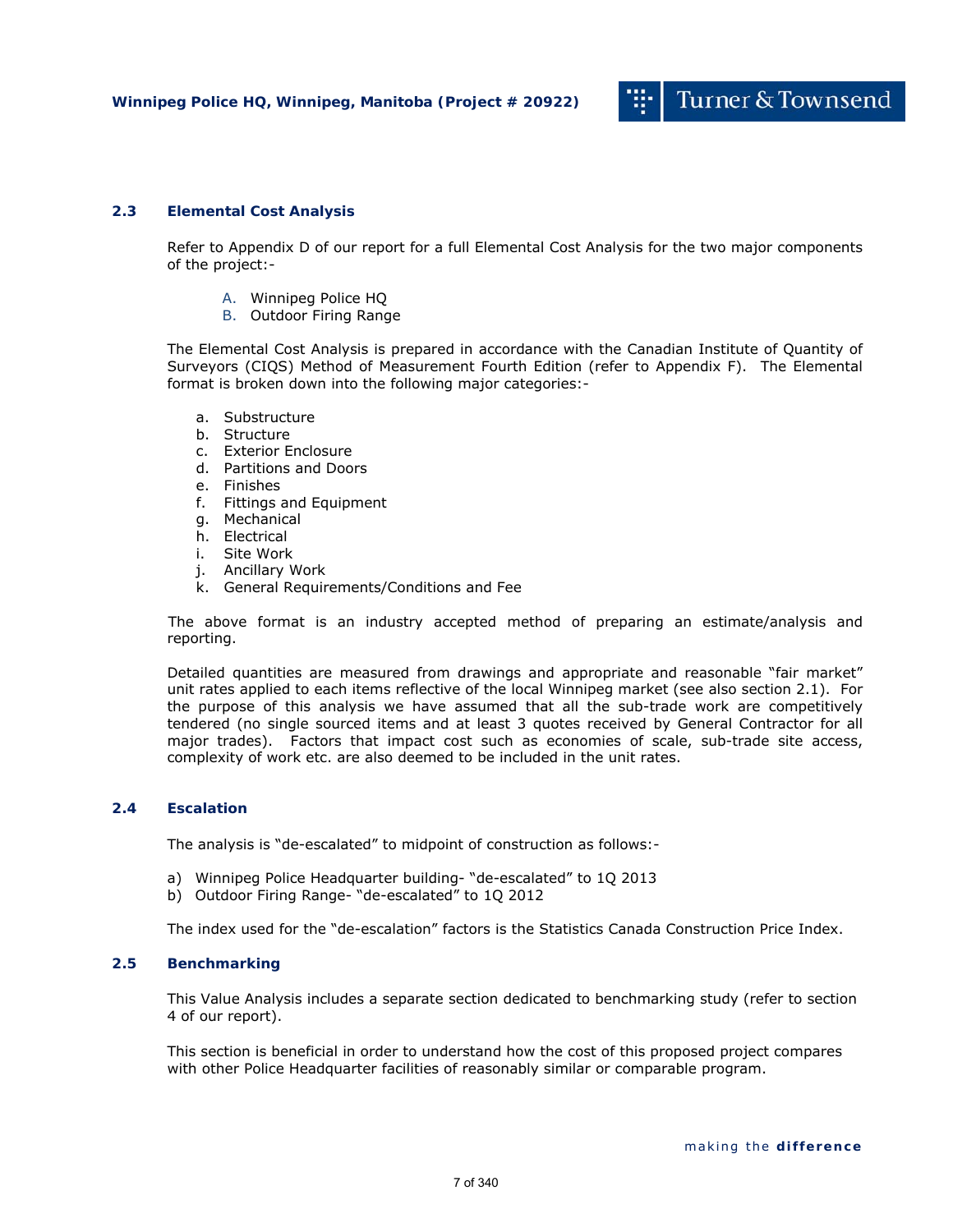### **2.6 Level of Accuracy**

Our estimate is typically intended to "fall between" or in the middle of the low and high end of the bids received from a number of General Contractors tendering competitively on a typical project. For an estimate / analysis based on +/- 100% Working Drawings and Specification, the industry standard for level of accuracy is between 1% to 5%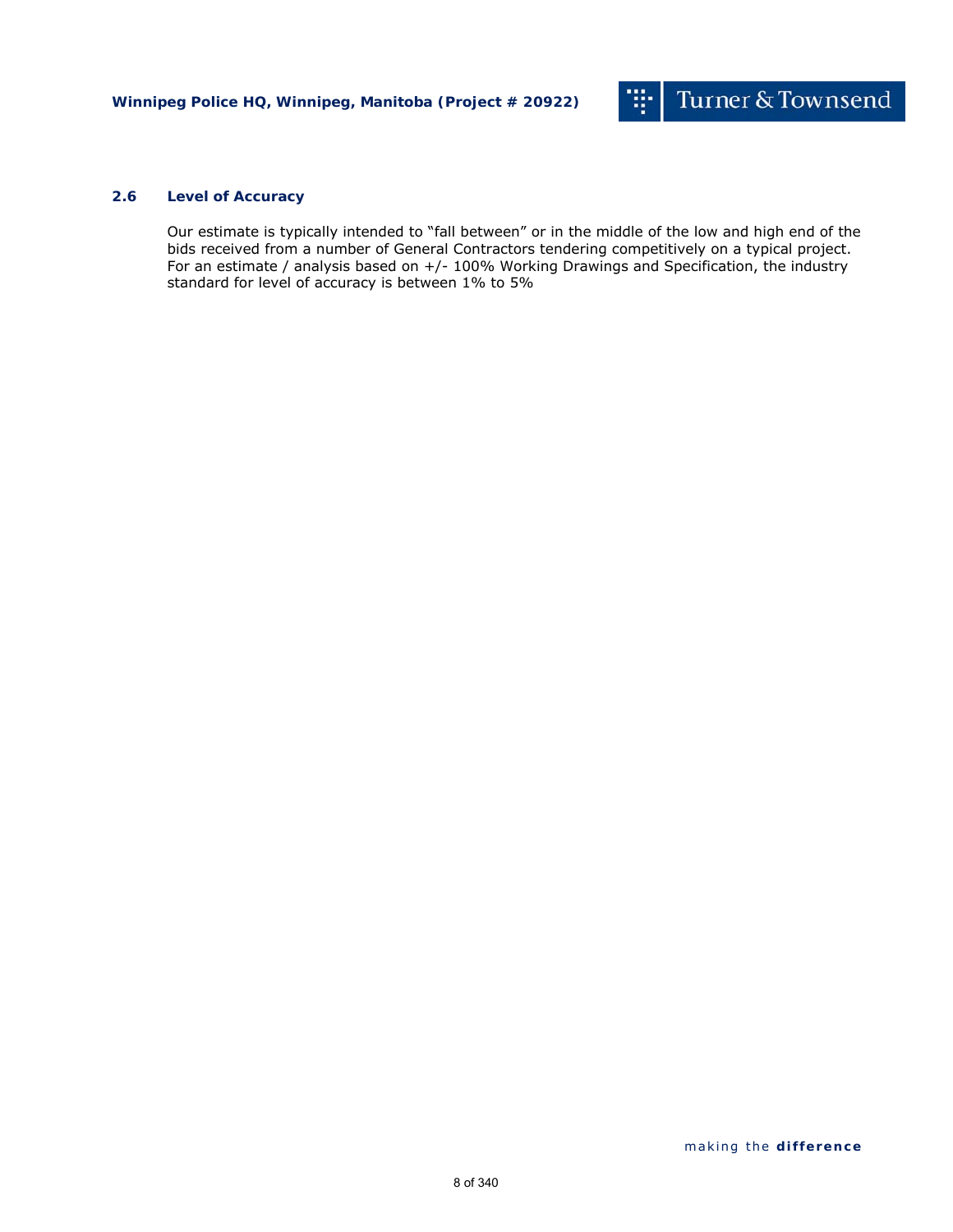## 3 Value Analysis

## **3.1 Summary of Value Analysis**

| <b>Executive Summary</b>                       | GFA (sf)                                                    | $$$ /sf   | <b>Total</b> |                |
|------------------------------------------------|-------------------------------------------------------------|-----------|--------------|----------------|
| Headquarters<br>1.                             |                                                             | 677,511   | \$182        | \$123,016,000  |
| 35 Lane Wyper Road Firing Range<br>2.          |                                                             | 9,171     | \$659        | \$6,045,000    |
| 3.                                             | General Requirements and Fee (based on schedule provided)   |           |              | \$15,239,000   |
| AAR per email dated April 14, 2014)            | 4. Allowances (carried as Cash Allowances as instructed by  |           |              |                |
| 4.1 Furniture, Furnishings and Equipment (FFE) |                                                             |           |              | \$4,373,000    |
| 4.2 Tower Project Cost                         |                                                             |           |              | \$2,238,000    |
| 5.                                             | Change Orders not shown on drawings (see section 3.4.1)     |           |              | \$3,620,000    |
| 6.                                             | Site Instructions not shown on drawings (see section 3.4.2) |           |              | \$347,000      |
| 7.                                             | Wyper Road Target System (36 lane; Universal 90)            |           |              | \$160,000      |
|                                                |                                                             | Sub-total |              | \$155,038,000  |
| 8.                                             | De-Escalation (from 2Q 2014 to 1Q 2013) - Headquarter *     |           |              | ( \$1,845,000) |
| $(1.50\%)$                                     |                                                             |           |              |                |
|                                                | 9. De-Escalation (from 2Q 2014 to 2Q 2012) - Wyper Road $*$ |           |              | $(*163,000)$   |
| $(2.70\%)$                                     |                                                             |           |              |                |
|                                                | <b>Total Value Analysis (excl. GST)</b>                     | 686,682   | \$223        | \$153,030,000  |

A full detailed Elemental back-up is provided in Appendix D; Refer to Section 5 of our report for specific exclusions and assumptions to this detailed analysis.

\* de-escalated to midpoint of construction (industry standard) in order to compare with Caspian Project Inc.'s GMP breakdown; based on Statistics Canada Construction Price Index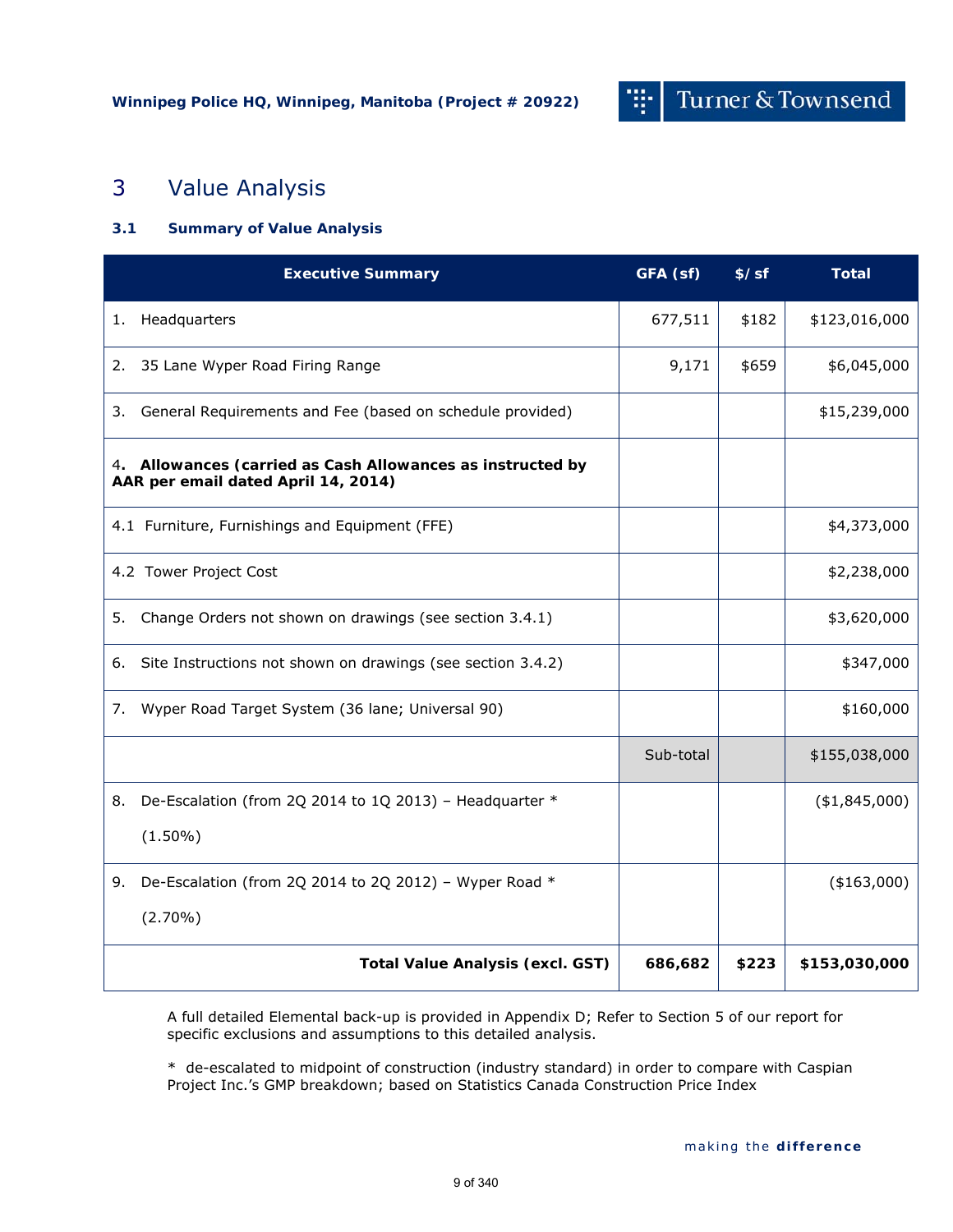#### **3.2 General Requirements and CM Fee**

#### **3.2.1 General Requirements**

All Construction projects require management and supervision of the works. These General Requirement costs are either Fixed Costs (ie. mobilization/demobilization) or Time Related Costs (i.e. project supervision, rental of equipment, etc.). General Requirements include but are not limited to:-

- 1) supervision
- 2) insurance/Bonds
- 3) cranes
- 4) hoisting
- 5) schedule preparation and management
- 6) site meetings
- 7) safety and safety meetings material and work quality control
- 8) protection
- 9) heating and hoarding/winter weather work premiums
- 10) setting out
- 11) phasing
- 12) hoarding
- 13) dust partitions
- 14) temporary power & light
- 15) temporary works
- 16) site offices & furniture
- 17) safety manuals
- 18) security
- 19) small plant & tool equipment

For the Winnipeg Police HQ, we have been advised of a 4 month pre-contract period and a 32 month construction period with building completion in late spring 2014/early summer 2014.

For the Outdoor Firing Range, we have been advised of a 4 month pre-contract period and an 11 month construction period with building completion in summer 2012.

Both schedule appear appropriate for the scope and nature of the project.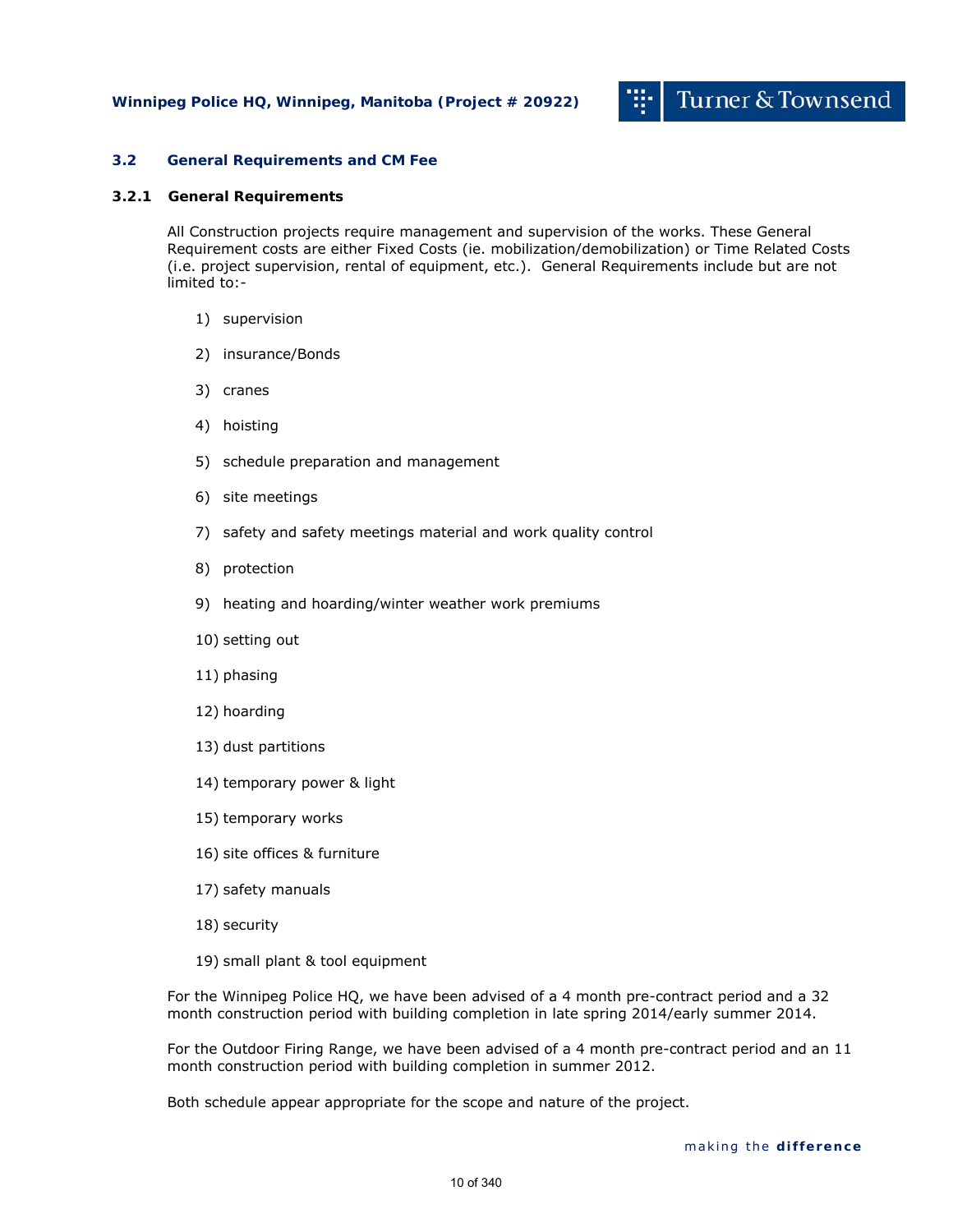#### **Winnipeg Police HQ, Winnipeg, Manitoba (Project # 20922)**

We have prepared an independent project specific General Requirements calculation for each of the two components, based on the stated timeline and schedules and on the assumption that the project is competitively tendered (ie what General Contractors would typically include for in their bid).

Specific to this project, we have likewise included street lane closure costs, swing stage scaffold envelope construction support systems, winter weather working conditions, urban site location, renovation condition variables but have excluded certain items that are paid by the City directly.

Our General Requirement evaluation also reflects the following sub trade general requirements for:

- 1) Scaffolding
- 2) Cleaning
- 3) Temporary protection
- 4) Housekeeping
- 5) Safety and supplies
- 6) Temporary lighting
- 7) Canteen
- 8) Hoisting
- 9) Garbage disposal

We understand that the following are paid by the City directly and do not form part of General Requirements:-

- 1) Heating of existing building
- 2) Fuel costs of building
- 3) Permit fees and utility charges
- 4) Insurance of existing building HQ

#### **3.2.2 Construction Management (CM) Fee/Margin**

The project administration cost (including sub-trade tender process) managed by the General Contractor attracts remuneration by way of a percentage fee / margin on cost to tendered subtrade work packages. The CM fee is generally applied to sub-trade works as well as to selfperformed work (such as rough carpentry, concrete frame, caulking, etc.).

For this project, we have allowed a 3% fee / margin on cost to sub-trade and self performed work representative of the nature and complexity of the project. Typical range is between 1% to 3%.

Included in our CM fee are the following scope for the General Contractor:-

- 1) sub-trade tendering process including bidding, reporting, analysis and recommendation
- 2) sub-trade contract and administration
- 3) sub-trade management and final account completion

Based on the above our evaluation of the General Requirements and CM Fee is **\$15,239,000** or ± 10% of the cost of the work. Refer to Appendix G for a detailed breakdown of our calculation.

The typical range would be in the order of 8% to 12% of the net trade cost.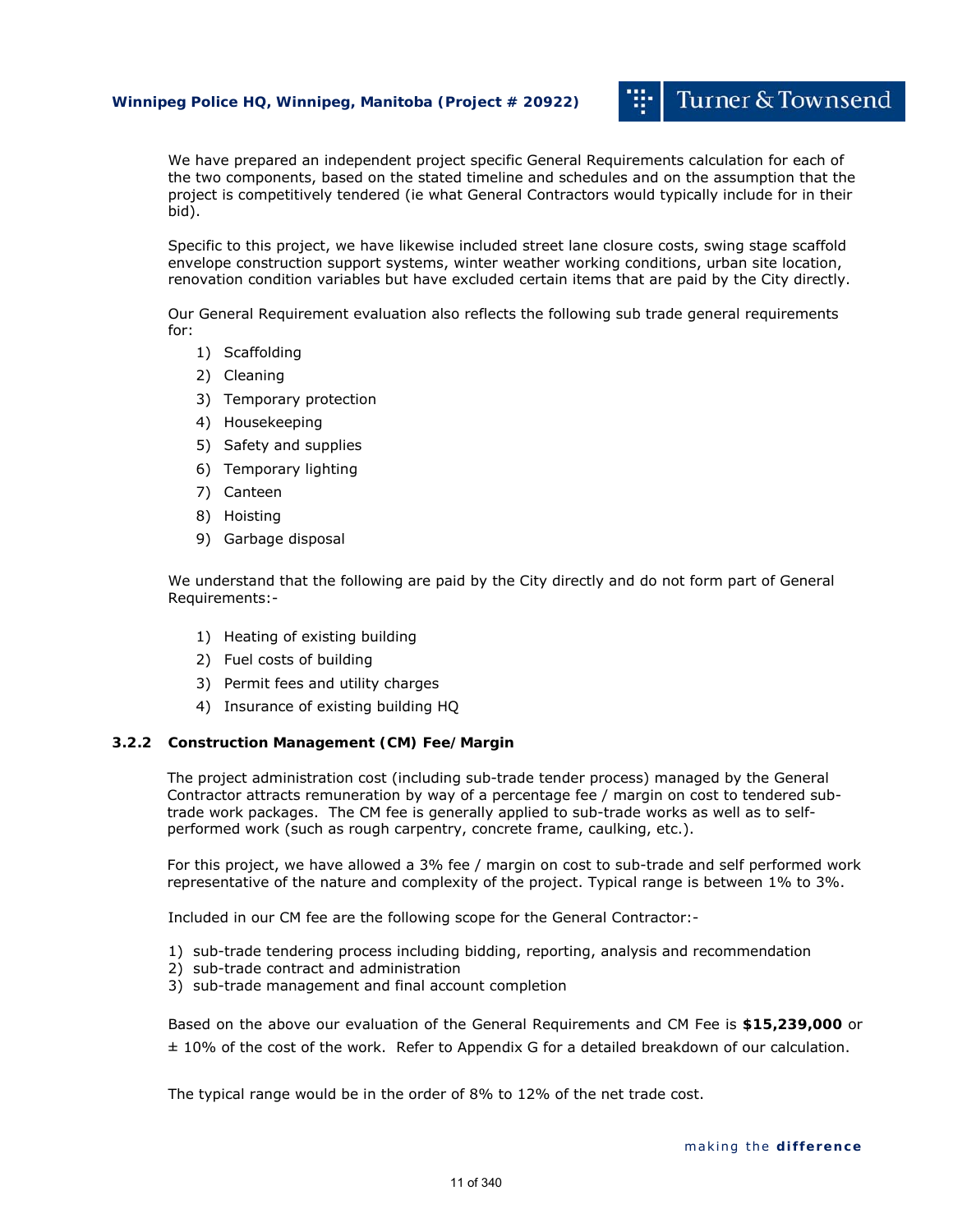We note that this value is developed totally independent of Caspian Project Inc.'s breakdown. This component tend to vary from one General Contractor to the other. Our evaluation represents, in our opinion the appropriate / competitive market value for General Conditions and Fee for this type of project and work environment.

#### **3.3 Cash Allowances**

As instructed by the Project Management team, TT is to carry the following Cash Allowances in our report (we understand that these are previously agreed amounts with Caspian Projects Inc, allocated to this project for "accounting purposes" only and therefore require no further analysis):-

- a. Furniture, Fittings and Equipment (FFE) at **\$4,373,017.55**. We note that this is not consistent with Caspian Projects Inc amount of **\$3,576,147.61**, carried in their February 18<sup>th</sup> 2014 breakdown, due to the following:
	- Blinds at \$561,030.10 have been moved from Change Order (CO) to the Cash Allowance (refer to CO #25)
	- Furniture item for Firearms Training Facility is adjusted from \$52,510.36 to \$275,263.36
	- Hand Dryers added at \$15,000
	- Minor Deletions Desk Extension at (\$699.78) and stainless steel table (\$1,213.38)  $=$  (\$1,913.16)

| Original Amount                                                               |     | \$3,576,147.61   |
|-------------------------------------------------------------------------------|-----|------------------|
| Add blinds                                                                    | \$  | 561,030.10       |
| Add Adjusted Furniture and Furniture Consultant for Outdoor Shooting<br>Range | \$. | 222,753.00       |
| Add Hand Dryers                                                               |     | \$15,000.00      |
| Delete Desk Extension/Stainless Steel Table                                   |     | $($ \$ 1,913.16) |
| Revised FFF Amount to be carried in Turner & Townsend                         |     | \$437301755      |

**Revised FFE Amount to be carried in Turner & Townsend Analysis \$ 4,373,017.55**

b. Tower Cost at **\$2,238,000.12**. This is contrary to Caspian Projects Inc amount of  $$1,917,586.91$ , carried in the February  $18<sup>th</sup>$  2014 breakdown. We understand that the variance is due to the increase in scope for the 5th floor washroom renovation from \$91,777.08 to \$412,813.08 as well as minor adjustment for replacement of switch gear from \$635,622.79 to \$635,000.

| Revised Tower Cost to be carried in Turner &<br><b>Townsend Analysis</b> | \$2,238,000.12 |
|--------------------------------------------------------------------------|----------------|
| Minor adjustment to switch gear                                          | $($ \$ 622.79) |
| Add 5 <sup>th</sup> floor work amount adjustment                         | \$321,036.00   |
| Original Amount                                                          | \$1,917,586.91 |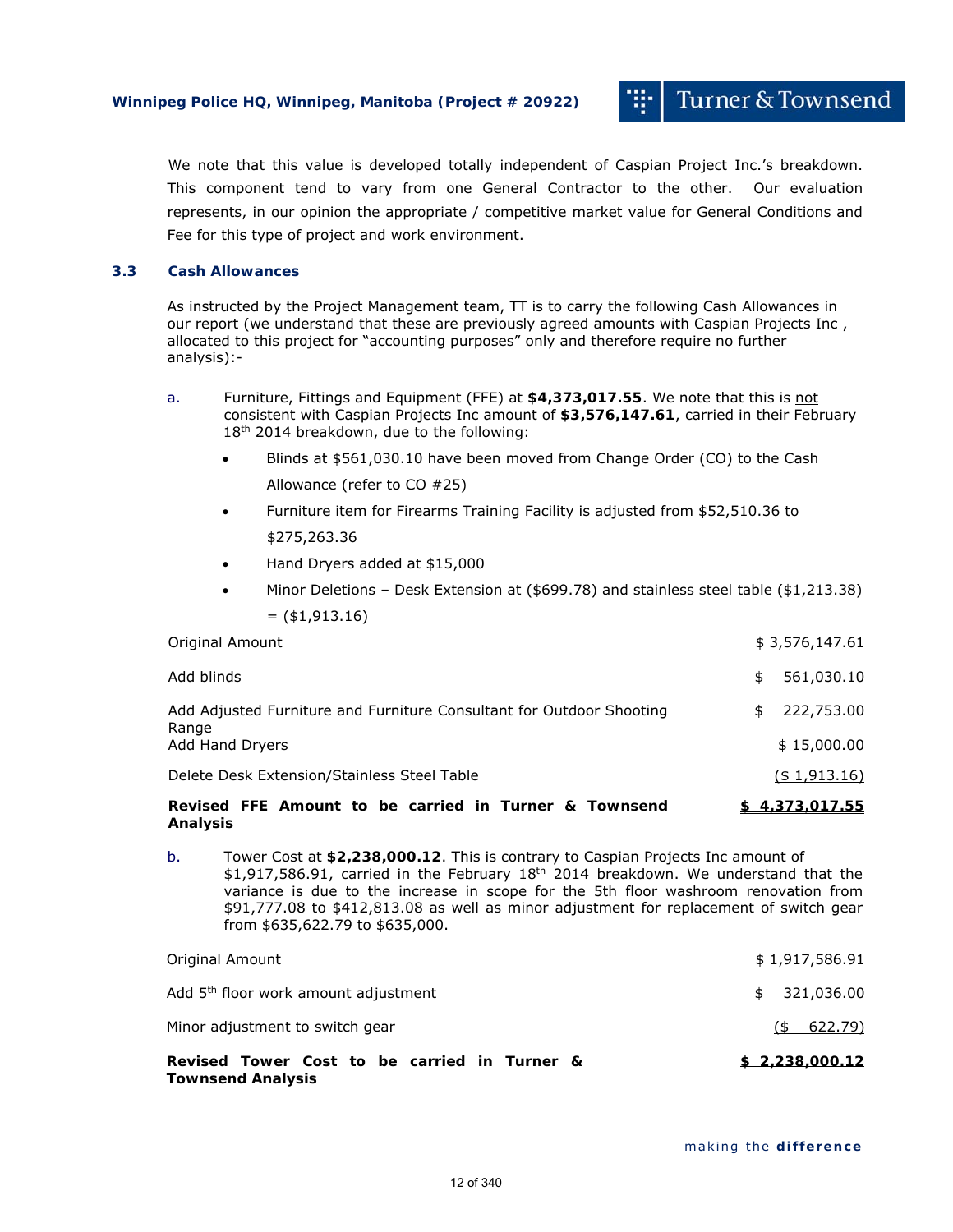The instruction to carry these allowances is as per email dated April 14 and June 30, 2014 from AAR (see Appendix B).

### **3.4 Items not shown on drawings**

Through our review and discussion with the Project Management team it is our understanding that certain scope of work is not shown on the drawings provided for our analysis. Our approach to evaluating such items is outlined below:-

#### **3.4.1 Change Orders**

It is our understanding that all Change Orders as described on Caspian Projects Inc. "Revised Contract Cost Breakdown" dated February 18, 2014 are reflected in the drawings received by TT on April 9th and April 11th, 2014 except for the following:-

- $CO$  #02 Replacement of Existing Level P2 Slab
- CO #04 Armory Workshop-Addition of Fumehood and Additional Millwork
- CO #09 Wyper Light Pole Protection
- CO #12 Wyper Modifications to Ammo Vault Door & Hardware and Tower Control
- CO #14 Wyper HQ 3rd Floor CPU Hold Rooms Electrified Locks
- CO #15 HQ 5th Floor Central Vacuum System Modification
- CO #19 HQ Level P1 Scope Change Floor Levelling
- CO #22 HQ Rapid Rise Garage Doors
- CO #23 HQ Antistatic Laminate Floor at 911 Call Centre
- CO #35 HQ Fire Proofing of Floor Assembly over Main Lobby
- CO #36 HQ Video Production Unit A/V Studio 5410
- CO #37 HQ Modifications to Consultant Rooms and Interview Rooms
- CO #39 HQ Main Lobby Desk Modifications
- CO #40 HQ Millwork Additions/Modifications
- CO #44 HQ Additional Catwalk at 5th Floor Level
- CO #79 Construction of Wyper Road

The above Change Order items are measured and evaluated separately from the elemental cost analysis and totals **\$3,620,000** (refer to Appendix D for detailed back-up).

#### **3.4.2 Site Instructions**

A similar approach has been applied for the Site Instructions (SI) that are not reflected on the documentation received. We understand that SI numbers 1 to 293 are all documented and reflected in the drawings, however SI numbers 294 to 361 are not documented and have been measured and evaluated separately.

Cost of all Site Instructions beyond SI no 361 has been excluded from our analysis.

The cost for SI's #294 to #361 totals **\$347,000** (refer to Appendix D for detailed back-up).

### **3.4.3 Others**

The Wyper Road Target System is neither covered by a change order or a site instruction but we understand that it is included in the GMP contract. Based on the specification provided (Universal 90; 36 lanes) we have allowed \$160,000 for this item in our Value Analysis.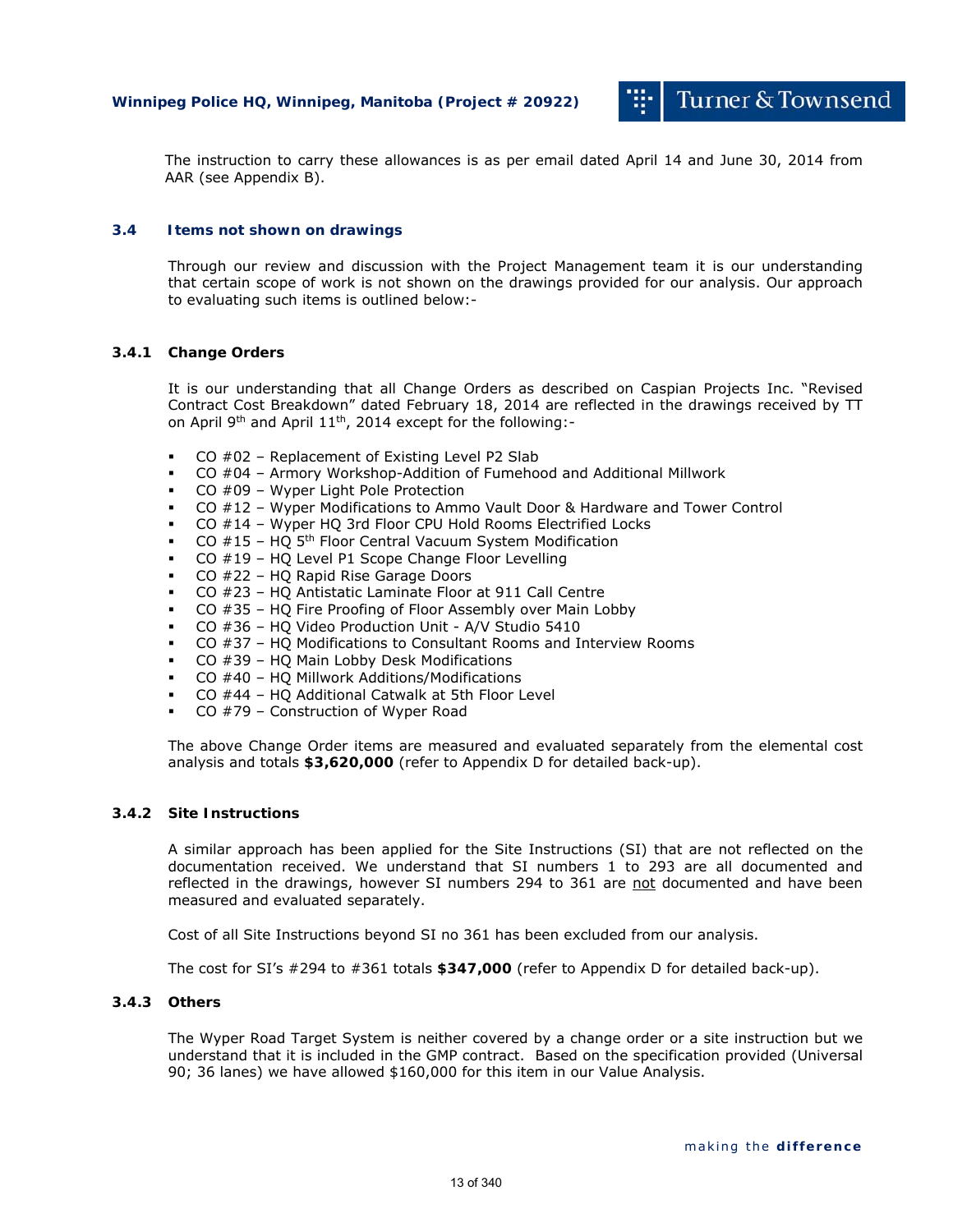#### **3.4.4 Abortive Work**

It is our understanding that certain redundant/abortive works are not recorded and are not shown on the drawings provided. These works were identified and recorded at the May  $5<sup>th</sup>$  and  $6<sup>th</sup>$  2014 meetings with the Project Management team. Based on these discussions, we have evaluated and included in our analysis the following:

- 1. Infloor heating on level 5. We understand that 20% of the work was completed and required removal due to system re-design.
- 2. Raised floor Power & Communications modification this is due to furniture layout modification at the 4th and 5th floors.
- 3. Pyro cable in lieu of Draka (due to building code revision). We understand that 25% of the Draka cable has already been installed at the time of the code revision. These Draka cables required removal prior to installation of the code compliant Pyro cable. In addition, we understand that 25% of the total Draka cable requirement has been purchased prior to the code revision. We have likewise included in our analysis the purchase cost of these cables (no installation allowed). In summary, we have allowed as part of Abortive Work the following:
	- a) 25% Draka cable supplied, installed and removed
	- b) 25% Draka cable purchased only

Finally we note that although the current Electrical drawings provided to TT still show Draka cable, all cables installed on site are of the Pyro type (code compliant) as confirmed by the Project Management team (refer to email dated 14 and 16 April 2014 from AAR) and therefore priced as such in our analysis.

- 4. Wyper Road access road We understand that this was constructed twice due to revision in width of road from 8.5 m to 10.5 m.
- 5. 25 number rated doors replaced with temperature rise  $1^{1}/2$  /hr ULC rated doors (SI 288r1).

The cost of all the above Abortive Work totals **\$1,438,450** and have been incorporated in our elemental analysis (refer to items 1. and 2. of our section 3.1).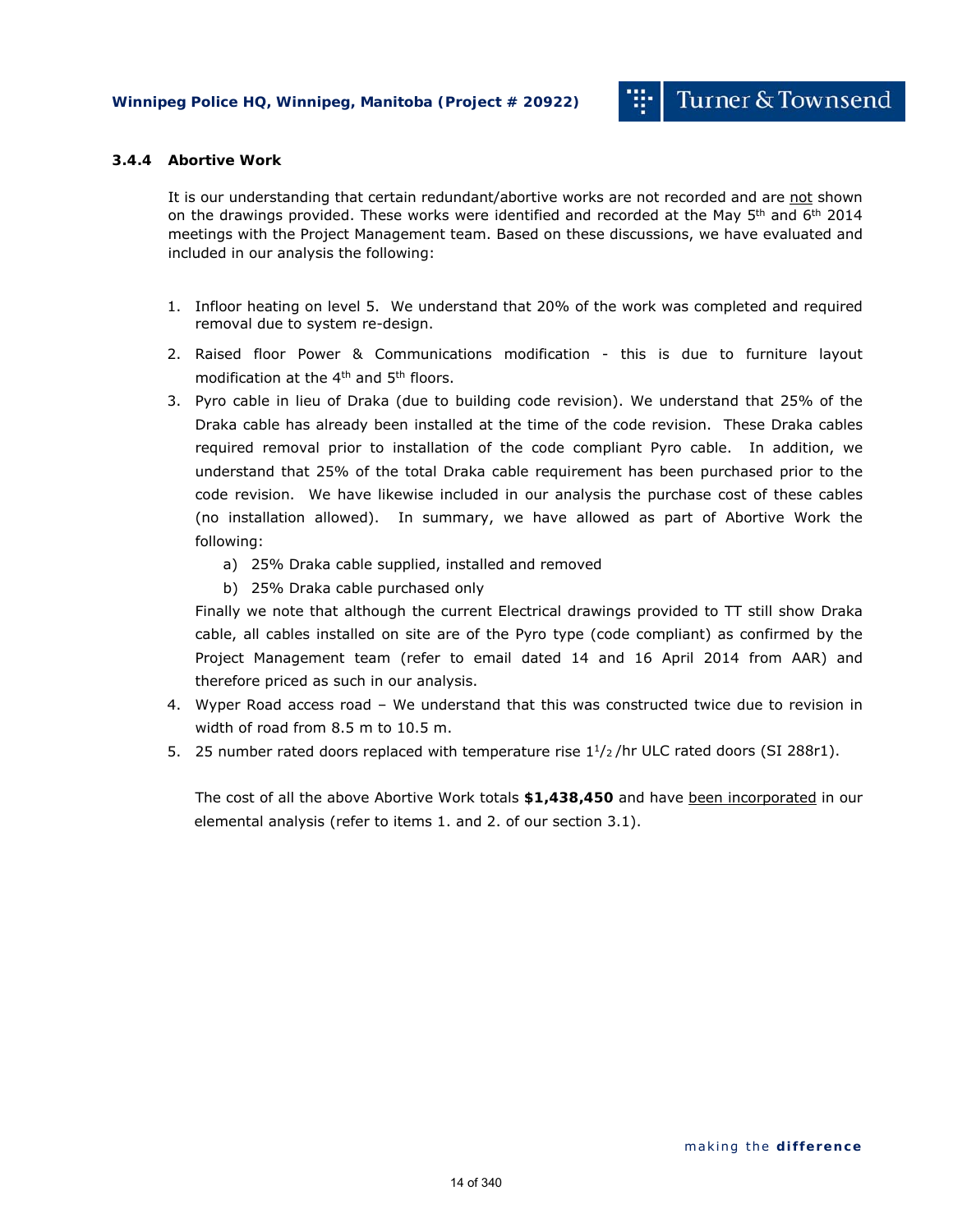## 4 Benchmarking

## **4.1 Benchmarking Analysis**

This section is included to understand how the proposed Winnipeg Police HQ project compares with other similar facilities. In order to do this TT compiled internal data of its Police Headquarters projects from actual tendered values (excluding change orders) received from General Contractors. As in any benchmarking analysis it is important to identify any unique/abnormal/premium cost in the considered facilities in order to "level" the comparison. These "abnormal" costs are then deleted/isolated from the data to establish a "fair" comparison. We summarize below our approach to this benchmarking section:

| Project (HQ)  | Tendered<br><b>Dates</b> | Gross Floor Area (sf) | \$/sf before<br>adjustments/levelling/indexing |
|---------------|--------------------------|-----------------------|------------------------------------------------|
| Kingston, ON  | 4Q 2004                  | 121,439               | 219                                            |
| London, ON    | 3Q 2007                  | 102,376               | 205                                            |
| Saskatoon, SK | 2Q 2011                  | 349,141               | 289                                            |
| Niagara, ON   | 3Q 2013                  | 217,336               | 209                                            |

1) Four (4) projects are identified from our internal data as follows:-

2) All four (4) projects were built either as new construction or new expansion compared to the proposed Winnipeg Police HQ which is a conversion/renovation project. The cost of framing and structure (concrete works and structural steel) are deleted from both the Caspian Project Incorporated breakdown as well as from the four (4) selected facilities to ensure proper "leveling" and comparison. This is due to the fact that new construction projects tend to have significantly higher structural cost compared to renovation projects. In addition, for the Saskatoon project, the amount for consultant design fees was likewise deleted from its breakdown as this cost is not applicable to the other four (4) facilities.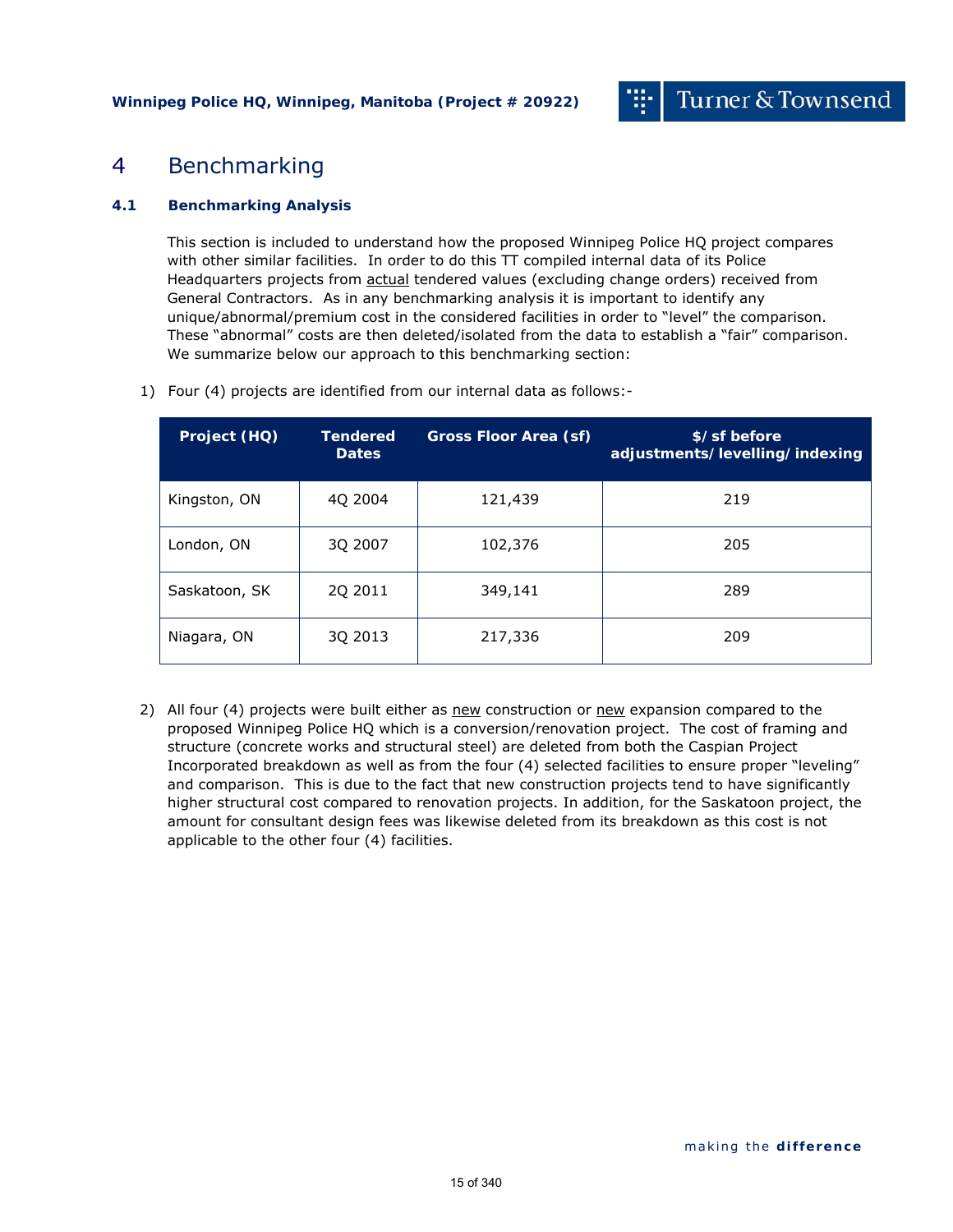Turner & Townsend

m.

| <b>Item</b>    | <b>Description</b>                                                | <b>Amount</b>  |
|----------------|-------------------------------------------------------------------|----------------|
| $\mathbf{1}$   | Concrete (item 1HQ) - Lowest<br><b>Floor Construction</b>         | \$138,000      |
| 2              | Structural Steel (item 2HQ) -<br><b>Lowest Floor Construction</b> | \$322,000      |
| 3              | Concrete (item 3HQ) - Upper<br><b>Floor Construction</b>          | \$1,416,000    |
| 4              | Structural Steel (item 4HQ) -<br><b>Upper Floor Construction</b>  | \$3,040,000    |
| 5              | Reinforcing (item 5HQ)                                            | \$580,000      |
| 6              | Walls Below Grade - Poured<br>concrete walls - (item 8HQ)         | \$58,000       |
| $\overline{7}$ | GMP Cost Average: 3300 Concrete<br>(item 137HQ)                   | $($ \$592,000) |
| 8              | GMP Cost Overage: 5100<br>Structural Steel Framing (138 HQ)       | $(*786,431)$   |
|                | Total                                                             | \$4,175,569    |

The cost of the structural component of the Winnipeg Police HQ Project is outlined below:-

The above items and values are extracts from the Caspian Project Inc. Revised Construction Cost Breakdown (refer to Appendix A).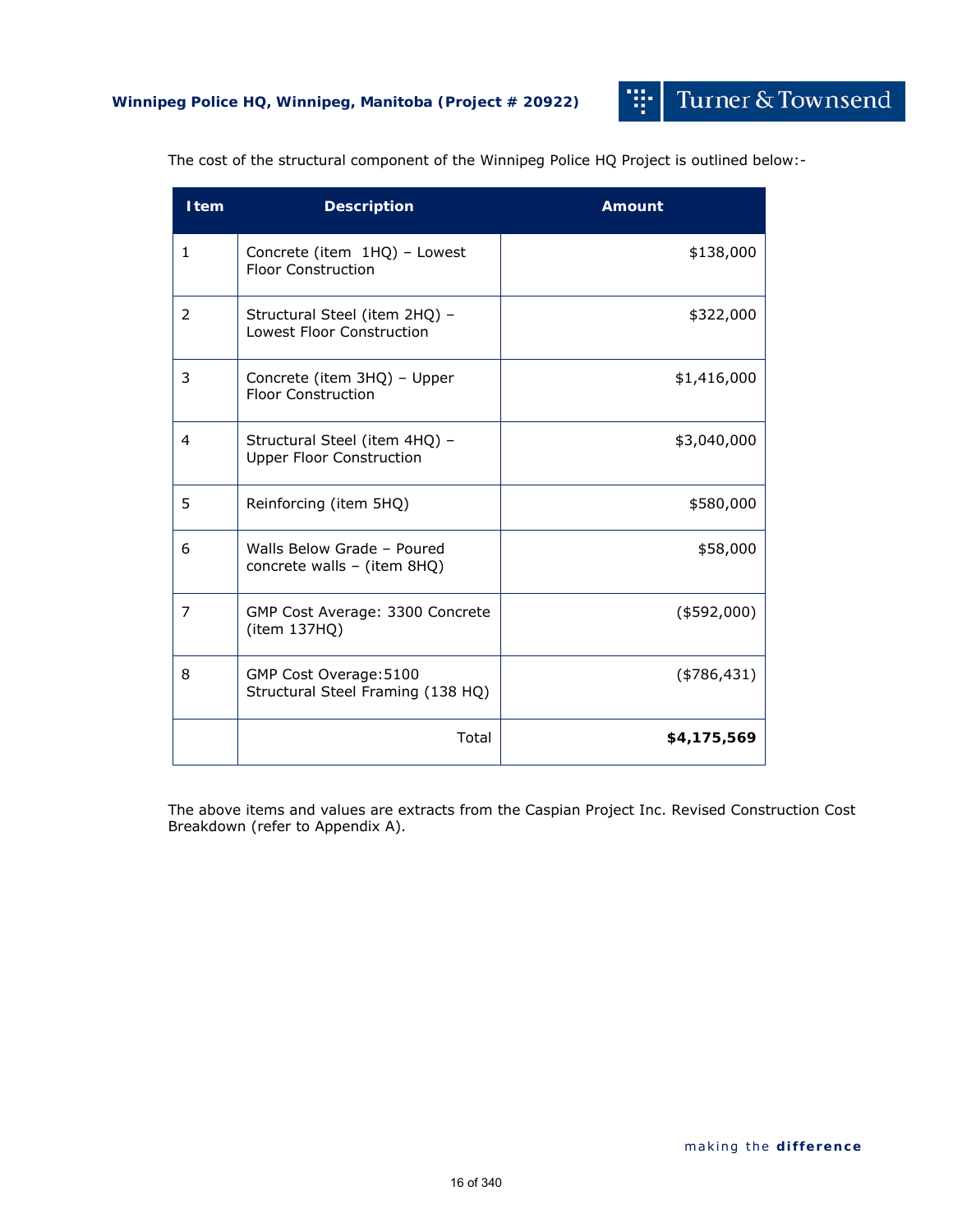3) In addition to above, "Abnormal" or "project specific premium" items present in the Winnipeg Police HQ Project were likewise deleted from the Caspian Project Inc. breakdown as part of the "levelling / filtering" process. These items represent costs that are not typically present in a "new build" project. These items include:-

| <b>Item</b>  | <b>Description</b>                                                                                      | <b>Amount</b>   |
|--------------|---------------------------------------------------------------------------------------------------------|-----------------|
| $\mathbf{1}$ | Concrete Modification, Coring and Demolition (item<br>57HO)                                             | \$2,350,000     |
| 2            | Structural Concrete, Coring and Demolition (item 62 HQ)                                                 | \$4,407,000     |
| 3            | Demolition (item 66, 67, 68 HQ)                                                                         | \$6,160,000     |
| 4            | Replacement of P2 slab (item 72HQ)                                                                      | \$1,689,700     |
| 5            | HQ Level P1 Scope Change Floor leveling (item 92 HQ)                                                    | \$532,420.35    |
| 6            | HQ Elevator Hoistings Structural Modifications (item<br>114HO)                                          | \$210,930.72    |
| 7            | Tower Projects; item 157-164 HQ (separate project)                                                      | \$1,917,586.91  |
| 8            | Furniture, Finishings, Equipment (FFE) (item 150 HQ, 34<br>W, 35 W, 36 W, 37 W, 74 - 76 HQ, 78 - 81 HQ) | \$3,576,147.61  |
| 9            | Abortive Work (refer to section 3.4.4)                                                                  | \$1,438,450     |
|              | Total                                                                                                   | \$22,282,235.59 |

4) The Adjusted cost/sf for the Winnipeg Police Project then is as follows (using a gross floor area of 686,682 sf):-

|                                           | or $+/-$ \$189/sf    |
|-------------------------------------------|----------------------|
| <b>Revised Total</b>                      | \$129,917,107.10     |
| Less Project Specific Premiums<br>item 3) | ( \$22, 282, 235.59) |
| Less Structural Cost (item 2)             | $($ \$4,175,569.00)  |
| Original Total                            | \$156,374,911.67     |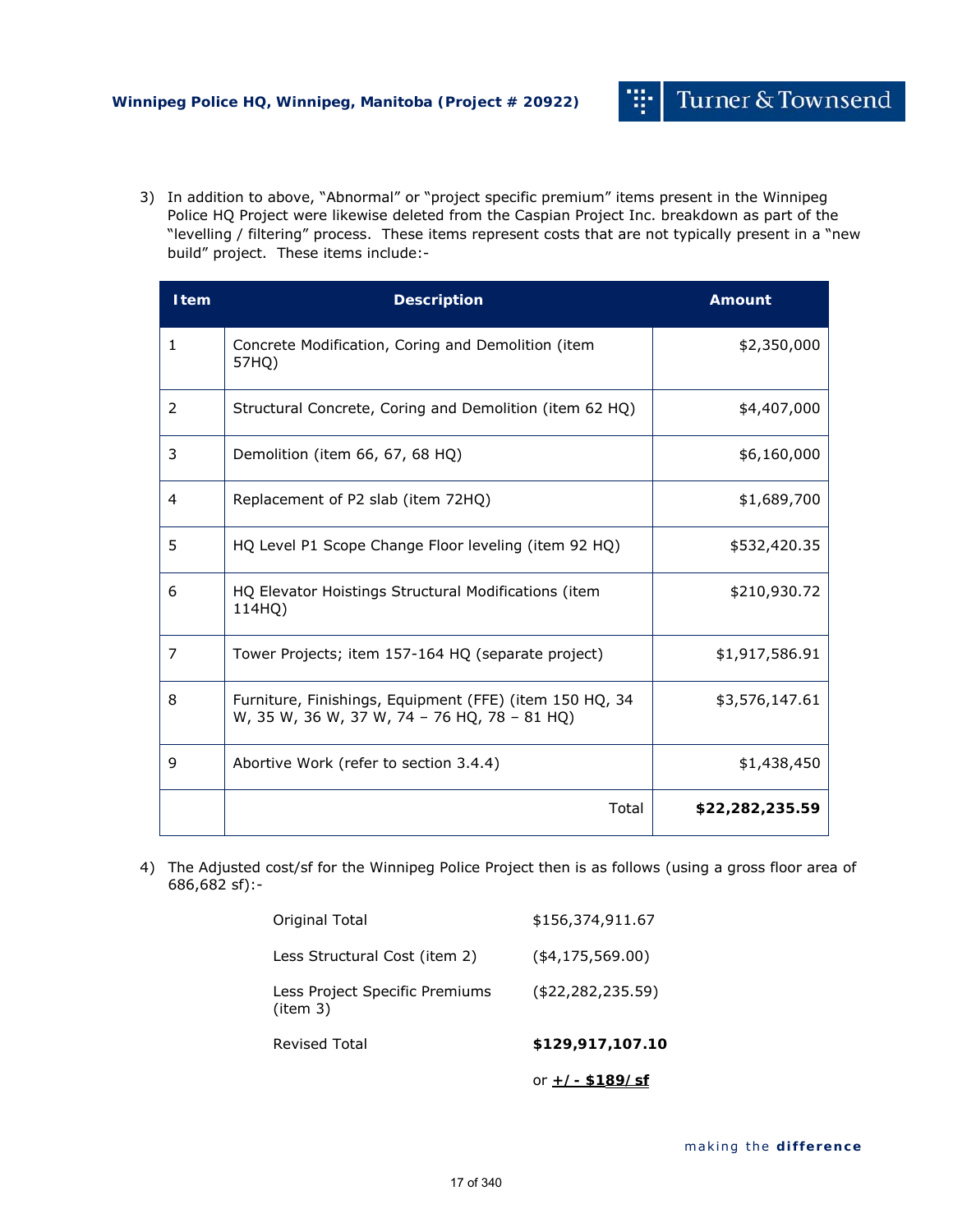## **Winnipeg Police HQ, Winnipeg, Manitoba (Project # 20922)**

Turner & Townsend

Ŧ

5) Following the levelling as outlined in items 2), 3), and 4) above, we summarize the benchmark table as follows:-

| <b>Item</b> | <b>Facility</b>           | Date $*$ | <b>Gross Floor Area</b><br>(sf) | Cost per sf<br>(un-adjusted) ** | Cost per sf *<br>(adjusted<br>and indexed) |
|-------------|---------------------------|----------|---------------------------------|---------------------------------|--------------------------------------------|
|             | Saskatoon Police HQ       | 2Q 2011  | 349,141                         | \$289 / sf                      | \$223/ sf                                  |
| 2           | Kingston, ON Police<br>HQ | 40 2004  | 121,439                         | \$219 / sf                      | \$219/ sf                                  |
| 3           | <b>Winnipeg Police HQ</b> | 10 2013  | 686,682                         | \$228 / sf                      | $$189/$ sf                                 |
| 4           | London, ON Police HQ      | 3Q 2007  | 102,376                         | \$205 / sf                      | \$181/ sf                                  |
| 5           | Niagara, ON Police HQ     | 3Q 2013  | 217,336                         | \$209 / sf                      | $$170/$ sf                                 |

\*Dates for items 1, 2, 4 and 5 reflect actual tendered dates; the costs for these facilities are escalated (or de-escalated as the case maybe) and indexed to 1Q 2013 to compare with Winnipeg Police HQ's midpoints of construction. All "levelling" processes have likewise been incorporated ("abnormal" and structural cost removed).

\*\* Actual Tendered Values of the projects without "levelling" adjustment for escalation, structural cost, etc.

**The above table indicates that the cost per sf of the proposed Winnipeg Police HQ and Firing Range is within the range cost for these types of facilities.**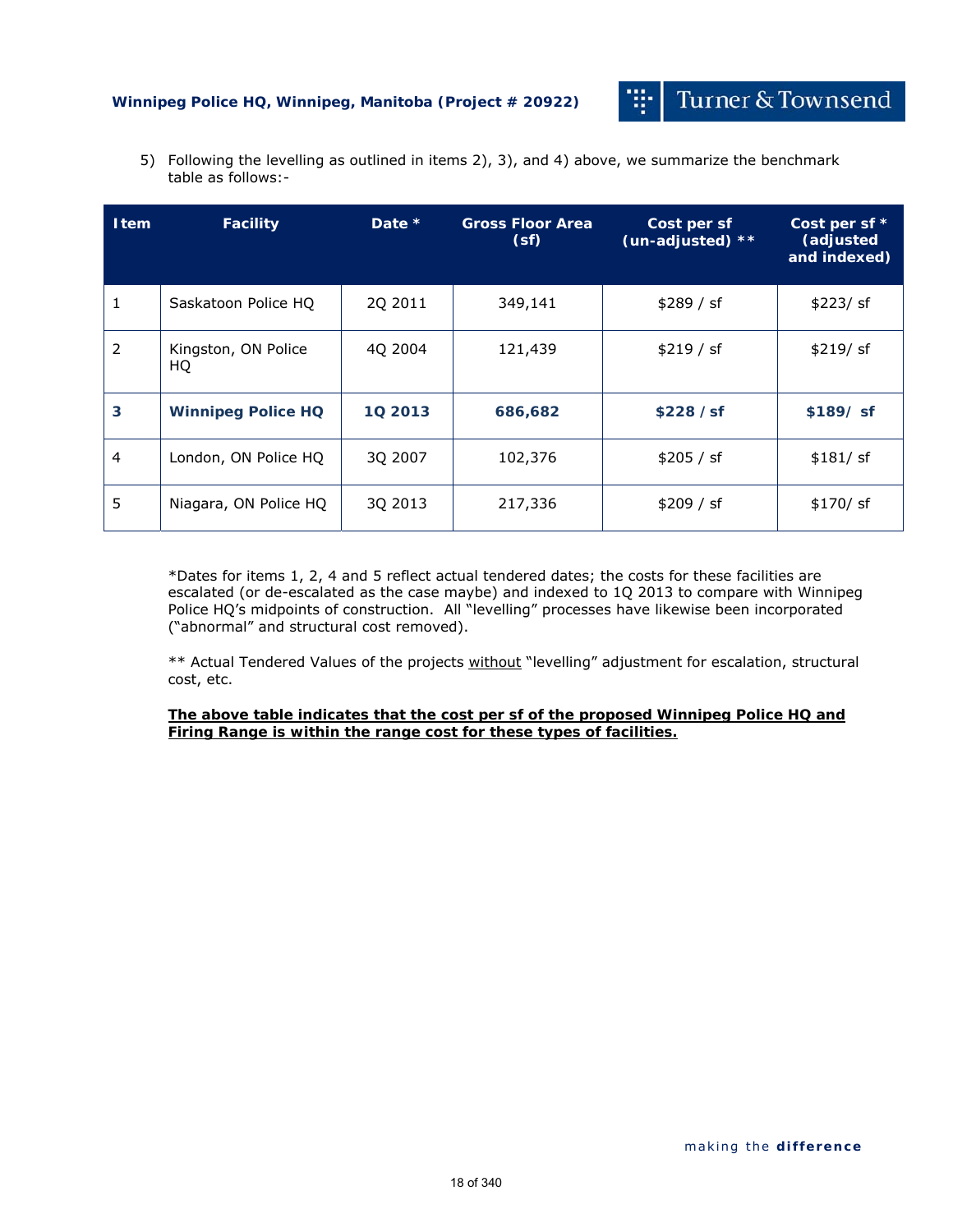# 5 Exclusions and Assumptions

## **5.1 Exclusions**

The following have been specifically excluded from our Value Analysis (mostly representing Project Soft Costs carried by City separately or outside of the GMP :

|                 |                                                                                                                                                                                                                                    | A. Winnipeg Police<br><b>HQ</b> | <b>B. Outdoor Shooting</b><br>Range |
|-----------------|------------------------------------------------------------------------------------------------------------------------------------------------------------------------------------------------------------------------------------|---------------------------------|-------------------------------------|
| 1               | GST (Goods Sale Tax)                                                                                                                                                                                                               | $\sqrt{}$                       | √                                   |
| $\overline{2}$  | <b>Client Administration Cost</b>                                                                                                                                                                                                  | $\sqrt{ }$                      |                                     |
| 3               | Professional and Specialist Consultant fees                                                                                                                                                                                        | $\sqrt{}$                       | $\sqrt{}$                           |
| 4               | Legal fees                                                                                                                                                                                                                         | $\sqrt{}$                       | $\sqrt{}$                           |
| 5               | Acquisition fees                                                                                                                                                                                                                   | $\sqrt{}$                       | $\sqrt{}$                           |
| 6               | Planning fees                                                                                                                                                                                                                      | $\sqrt{}$                       | $\sqrt{}$                           |
| 7               | <b>Building Permit fees</b>                                                                                                                                                                                                        | $\sqrt{}$                       | $\sqrt{}$                           |
| 8               | Statutory fees                                                                                                                                                                                                                     | $\sqrt{}$                       | $\sqrt{}$                           |
| 9               | Finance charges                                                                                                                                                                                                                    | $\sqrt{}$                       | $\sqrt{}$                           |
| 10              | Surveys and subsequent works required as a<br>result including:<br>asbestos; traffic impact assessment; existing<br>buildings; site investigation; noise; acoustics;<br>services; topographical; drainage/CCTV;<br>archaeological; | $\sqrt{}$                       |                                     |
| 11              | 3rd party commissioning                                                                                                                                                                                                            | $\sqrt{}$                       | $\sqrt{}$                           |
| 12              | Road opening and Licence fees                                                                                                                                                                                                      | $\overline{\sqrt{ }}$           | $\overline{\sqrt{} }$               |
| 13              | Site purchase or compensation payments                                                                                                                                                                                             | $\sqrt{}$                       | $\sqrt{}$                           |
| $\overline{14}$ | Works beyond the boundary of the site                                                                                                                                                                                              | $\sqrt{}$                       | $\sqrt{}$                           |
| 15              | Public artworks                                                                                                                                                                                                                    | $\sqrt{}$                       | $\sqrt{}$                           |
| 16              | City of Winnipeg Payments (permit fees, utility<br>fees, building heating and fuel)                                                                                                                                                | $\sqrt{}$                       |                                     |
| 17              | Utilities connection charges                                                                                                                                                                                                       | $\sqrt{}$                       | √                                   |
| 18              | <b>Operating Costs</b>                                                                                                                                                                                                             | $\sqrt{}$                       |                                     |
| 19              | HQ Hydro charges                                                                                                                                                                                                                   | $\sqrt{}$                       |                                     |
| 20              | Wyper Road new Manitoba Hydro sub-station<br>(paid by City of Winnipeg)                                                                                                                                                            | $\sqrt{}$                       |                                     |
| 21              | Fuel charges for hoarding / heating and<br>building heating (By City of Winnipeg)                                                                                                                                                  | $\sqrt{}$                       |                                     |
| 22              | Bonding (Labour / Material)                                                                                                                                                                                                        | $\sqrt{}$                       |                                     |
| 23              | Modification to existing HQ foundation/piling<br>unless shown                                                                                                                                                                      |                                 | NА                                  |
| 24              | Laboratory benching - per direction by Project<br>Management team                                                                                                                                                                  | $\sqrt{}$                       | $\sqrt{}$                           |
| 25              | AV Equipment                                                                                                                                                                                                                       | $\sqrt{}$                       | √                                   |
| 26              | Communication active hardware                                                                                                                                                                                                      | $\sqrt{}$                       | $\sqrt{}$                           |
| 27              | $6''$ domestic water income main - existing to<br>Remain                                                                                                                                                                           |                                 |                                     |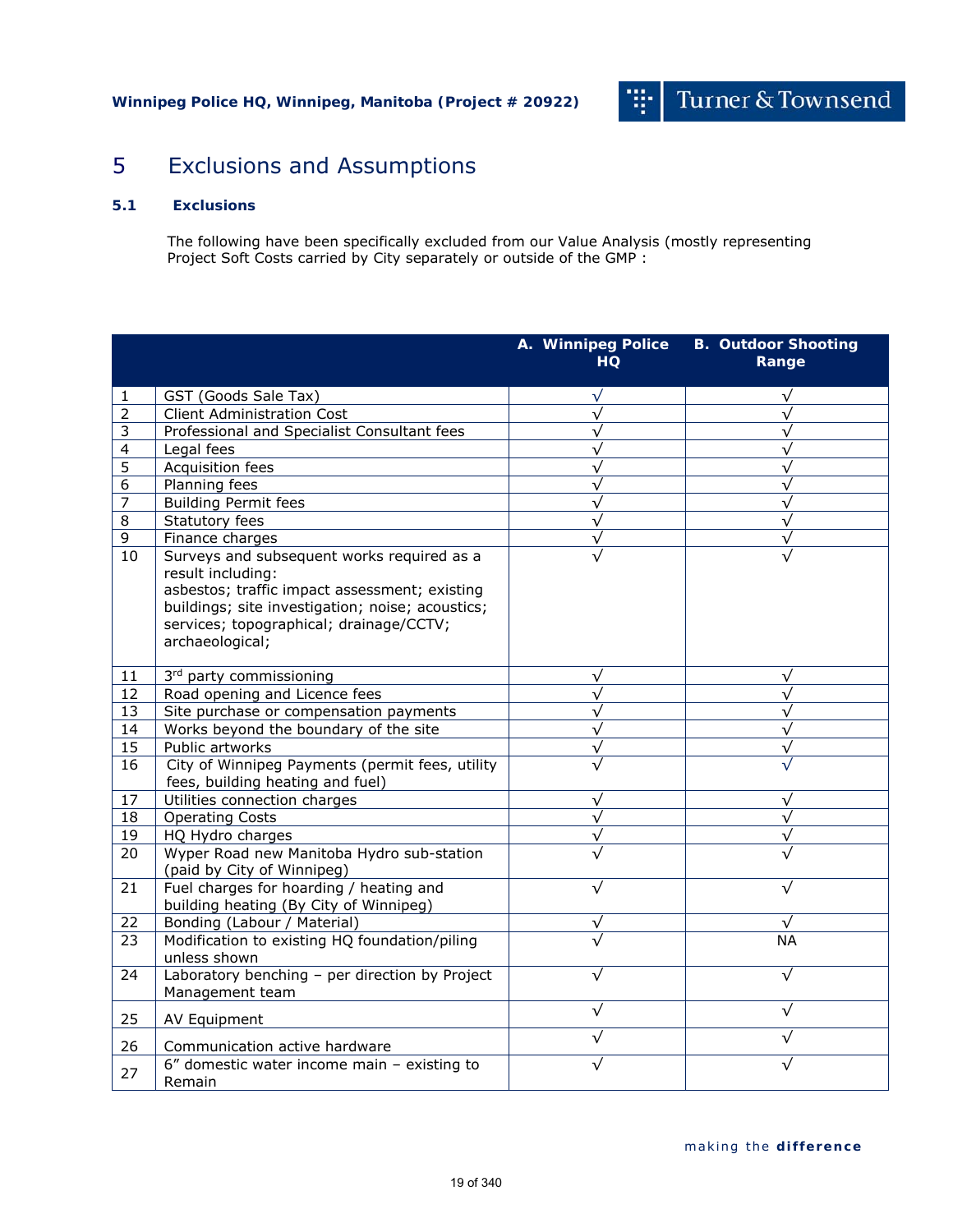掛

|    |                                                                   | A. Winnipeg Police<br>HQ. | <b>B. Outdoor Shooting</b><br>Range |
|----|-------------------------------------------------------------------|---------------------------|-------------------------------------|
| 28 | 6" fire water income main & BFP assembly -<br>existing to remain  |                           |                                     |
| 29 | Siameses connection and fire test station -<br>existing to remain |                           |                                     |
| 30 | Cost Impact of SI no 362 onward                                   |                           |                                     |

## **5.2 Assumptions**

In absence of information or proper documentation provided the following assumptions are made (for greater clarity to understand what is included in our analysis):-

| <b>Winnipeg Police Headquarters</b>                                                         |                                                                                                                               |  |  |
|---------------------------------------------------------------------------------------------|-------------------------------------------------------------------------------------------------------------------------------|--|--|
| <b>Issue</b>                                                                                | <b>Strategy</b>                                                                                                               |  |  |
| 1. Existing Equipment Removal                                                               | TT allowed \$500,000 (photographic evidence<br>only provided)                                                                 |  |  |
| No design for temporary shoring of building<br>2.                                           | Allowance of \$700,000 for bracing to cladding<br>during demolition; allowance of \$172,200 at<br>ramp area at parking levels |  |  |
| 3. "Spy Tunnels" / Elevated Walkways in the<br>existing building                            | Demolition allowance of \$104,312 for removal<br>spy tunnels based on Canada Post Drawings                                    |  |  |
| 4. Column and Drywall corner guard information<br>not fully detailed                        | Quantity provided by Project Management<br>team; Total Allowance of \$119,380                                                 |  |  |
| 5. CO $#2$ – Slab demolition quantities is<br>inconsistent (quotation versus change notice) | TT is advised that the slab removal extent is<br>from grid $c$ -m / 2-9& M-Pb (refer to page 161<br>for detailed back-up)     |  |  |
| 6. Seismic restraint requirement for mechanical<br>is unclear                               | TT allowance of \$708,600 is included for<br>Plumbing, Fire protection and HVAC works                                         |  |  |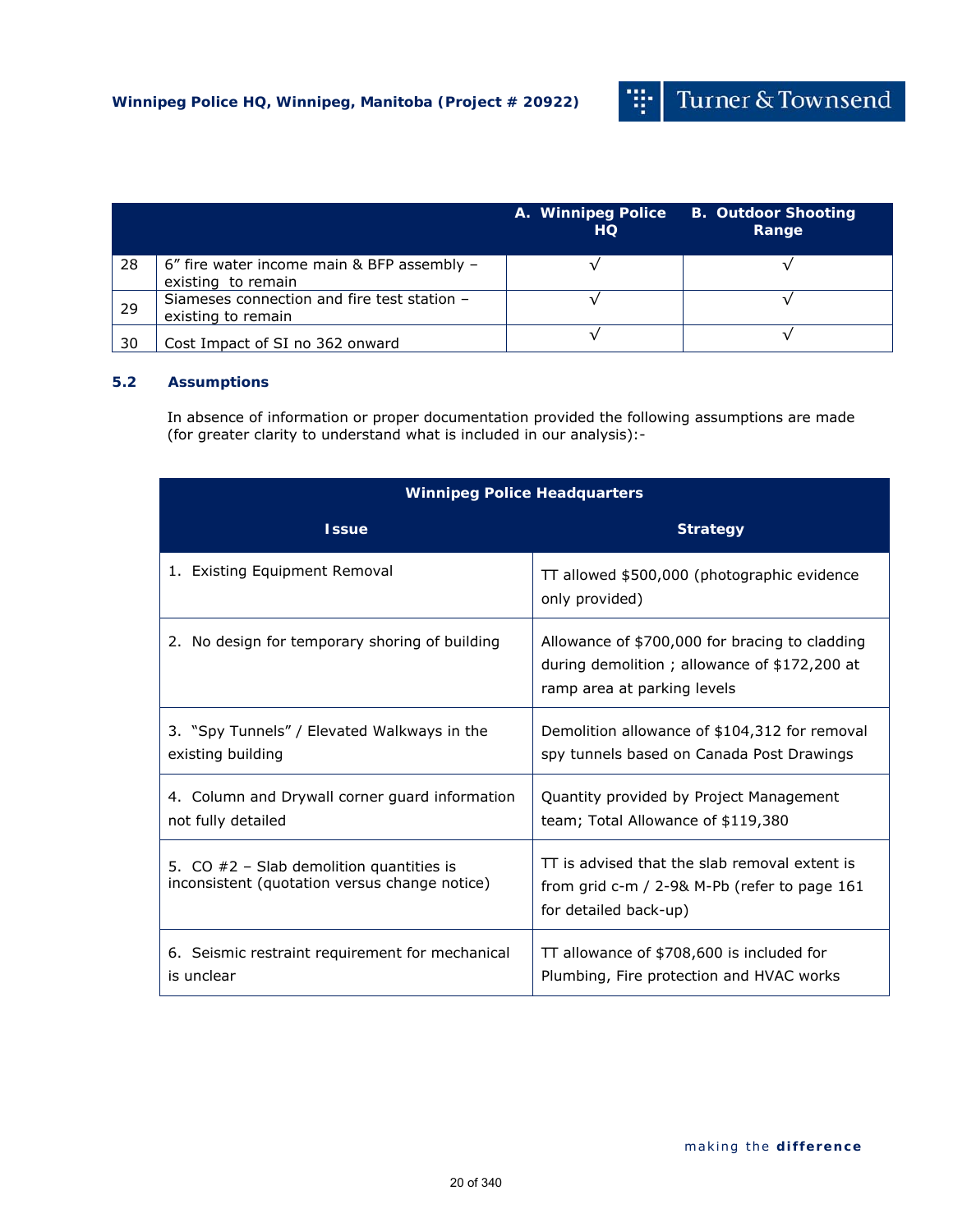#### Turner & Townsend 뽜

| <b>Winnipeg Police Headquarters</b>                                                                |                                                                           |  |  |  |
|----------------------------------------------------------------------------------------------------|---------------------------------------------------------------------------|--|--|--|
| <b>Issue</b>                                                                                       | <b>Strategy</b>                                                           |  |  |  |
| 7. Ballistic glazing scope unclear                                                                 | TT allowed ballistic glazing to the following<br>locations:-              |  |  |  |
|                                                                                                    | Entrance vestibule                                                        |  |  |  |
|                                                                                                    | Cladding at east elevation                                                |  |  |  |
|                                                                                                    | Suspended ballistic framing to 5 <sup>th</sup> floor                      |  |  |  |
|                                                                                                    | Total Allowance of \$1,087,718                                            |  |  |  |
| 8. Exterior and Interior material / finishes<br>specification not fully developed                  | TT made appropriate material allowance<br>throughout various elements     |  |  |  |
| 9. Wall Finishes Schedule unclear in certain areas,<br>in particular for epoxy and porcelain tile. | TT allowed epoxy to laboratory area and<br>porcelain tile to feature wall |  |  |  |
| 10. Types of demolished partitions not specified                                                   | TT allowed \$2.50/sf etc.                                                 |  |  |  |

## **Outdoor Firing Range**

| <b>Issue</b>                                                      | <b>Strategy</b>                                                                     |
|-------------------------------------------------------------------|-------------------------------------------------------------------------------------|
| 1. No design for access road (8.5m wide design)<br>- aborted work | 10.5M drawing used and adjusted accordingly                                         |
| No AAR/GRC design for Building foundation                         | Use previous Consultant design drawings as<br>instructed by Project Management team |
| No design for Landscaping                                         | See item 2 above                                                                    |